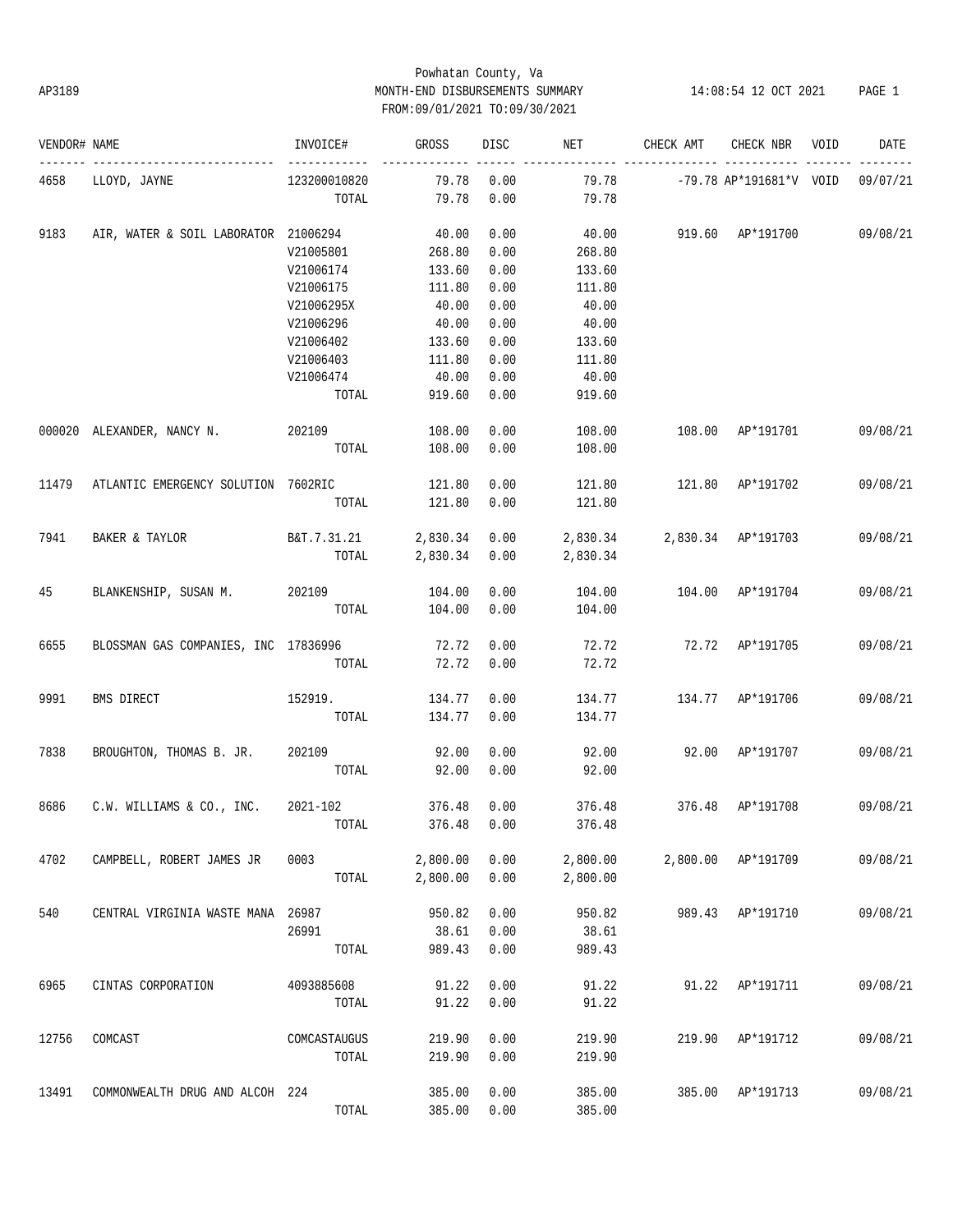### Powhatan County, Va AP3189 MONTH-END DISBURSEMENTS SUMMARY 14:08:54 12 OCT 2021 PAGE 2 FROM:09/01/2021 TO:09/30/2021

| VENDOR# NAME |                                        | INVOICE#     | <b>GROSS</b> | DISC | NET        | CHECK AMT    | CHECK NBR | VOID | DATE     |
|--------------|----------------------------------------|--------------|--------------|------|------------|--------------|-----------|------|----------|
|              |                                        |              |              |      |            |              |           |      |          |
| 7294         | CUMBERLAND FARM & AUTO PART 094841     |              | 57.34        | 0.00 | 57.34      | 73.62        | AP*191714 |      | 09/08/21 |
|              |                                        | 094842       | 16.28        | 0.00 | 16.28      |              |           |      |          |
|              |                                        | TOTAL        | 73.62        | 0.00 | 73.62      |              |           |      |          |
| 4668         | DC GROUP INC.                          | INV21-121197 | 4,067.47     | 0.00 | 4,067.47   | 4,067.47     | AP*191715 |      | 09/08/21 |
|              |                                        | TOTAL        | 4,067.47     | 0.00 | 4,067.47   |              |           |      |          |
| 10079        | DEAL & LACHENEY P.C.                   | 5020         | 10,000.00    | 0.00 | 10,000.00  | 21,166.66    | AP*191716 |      | 09/08/21 |
|              |                                        | 5036         | 11,166.66    | 0.00 | 11,166.66  |              |           |      |          |
|              |                                        | TOTAL        | 21,166.66    | 0.00 | 21,166.66  |              |           |      |          |
| 6240         | DIAMOND SPRINGS WATER, INC             | 0001695020   | 38.97        | 0.00 | 38.97      | 93.95        | AP*191717 |      | 09/08/21 |
|              |                                        | 0001707356   | 11.95        | 0.00 | 11.95      |              |           |      |          |
|              |                                        | 003389       | 43.03        | 0.00 | 43.03      |              |           |      |          |
|              |                                        | TOTAL        | 93.95        | 0.00 | 93.95      |              |           |      |          |
|              |                                        |              |              |      |            |              |           |      |          |
| 860          | DOMINION ENERGY VIRGINIA               | 2312285006.  | 69.24        | 0.00 | 69.24      | 69.24        | AP*191718 |      | 09/08/21 |
|              |                                        | TOTAL        | 69.24        | 0.00 | 69.24      |              |           |      |          |
| 7147         | DRAPER ADEN ASSOCIATES, INC 2021070564 |              | 1,710.00     | 0.00 | 1,710.00   | 1,710.00     | AP*191719 |      | 09/08/21 |
|              |                                        | TOTAL        | 1,710.00     | 0.00 | 1,710.00   |              |           |      |          |
| 9571         | DURHAM, MARILYN                        | 08022021     | 295.50       | 0.00 | 295.50     | 295.50       | AP*191720 |      | 09/08/21 |
|              |                                        |              |              |      |            |              |           |      |          |
|              |                                        | TOTAL        | 295.50       | 0.00 | 295.50     |              |           |      |          |
| 6510         | EMERGENCY SERVICES SOLUTION 517        |              | 51,895.20    | 0.00 | 51,895.20  | 51,895.20    | AP*191721 |      | 09/08/21 |
|              |                                        | TOTAL        | 51,895.20    | 0.00 | 51,895.20  |              |           |      |          |
| 1380         | FORD, SUSAN P.                         | 202109       | 104.00       | 0.00 | 104.00     | 104.00       | AP*191722 |      | 09/08/21 |
|              |                                        | TOTAL        | 104.00       | 0.00 | 104.00     |              |           |      |          |
| 13072        | FRAISER AUTO REPAIR LLC                | 000254       | 48.24        | 0.00 | 48.24      | 48.24        | AP*191723 |      | 09/08/21 |
|              |                                        | TOTAL        | 48.24        | 0.00 | 48.24      |              |           |      |          |
| 12905        | GALLS, LLC                             | 019073046    | 109.47       | 0.00 | 109.47     | 738.80       | AP*191724 |      | 09/08/21 |
|              |                                        | 019126258    | 15.73        | 0.00 | 15.73      |              |           |      |          |
|              |                                        |              |              |      |            |              |           |      |          |
|              |                                        | 019126259    | 294.32       | 0.00 | 294.32     |              |           |      |          |
|              |                                        | 019126280    | 319.28       | 0.00 | 319.28     |              |           |      |          |
|              |                                        | TOTAL        | 738.80       | 0.00 | 738.80     |              |           |      |          |
| 12508        | HEALTH EQUITY INC                      | PACVMCT      | 935.00       | 0.00 | 935.00     | 935.00       | AP*191725 |      | 09/08/21 |
|              |                                        | TOTAL        | 935.00       | 0.00 | 935.00     |              |           |      |          |
| 120          | JAMES RIVER AIR CONDITIONIN S215292    |              | 1,437.00     | 0.00 | 1,437.00   | 1,437.00     | AP*191726 |      | 09/08/21 |
|              |                                        | TOTAL        | 1,437.00     | 0.00 | 1,437.00   |              |           |      |          |
|              |                                        |              |              |      |            |              |           |      |          |
| 13667        | KOONTZ, GLENN MARTIN                   | 055267       | 25.00        | 0.00 | 25.00      | 25.00        | AP*191727 |      | 09/08/21 |
|              |                                        | TOTAL        | 25.00        | 0.00 | 25.00      |              |           |      |          |
| 13527        | L3HARRIS TECHNOLOGIES, INC. P000010482 |              | 291,000.00   | 0.00 | 291,000.00 | 2,037,000.00 | AP*191728 |      | 09/08/21 |
|              |                                        | P000010483   | 291,000.00   | 0.00 | 291,000.00 |              |           |      |          |
|              |                                        | P000010484   | 291,000.00   | 0.00 | 291,000.00 |              |           |      |          |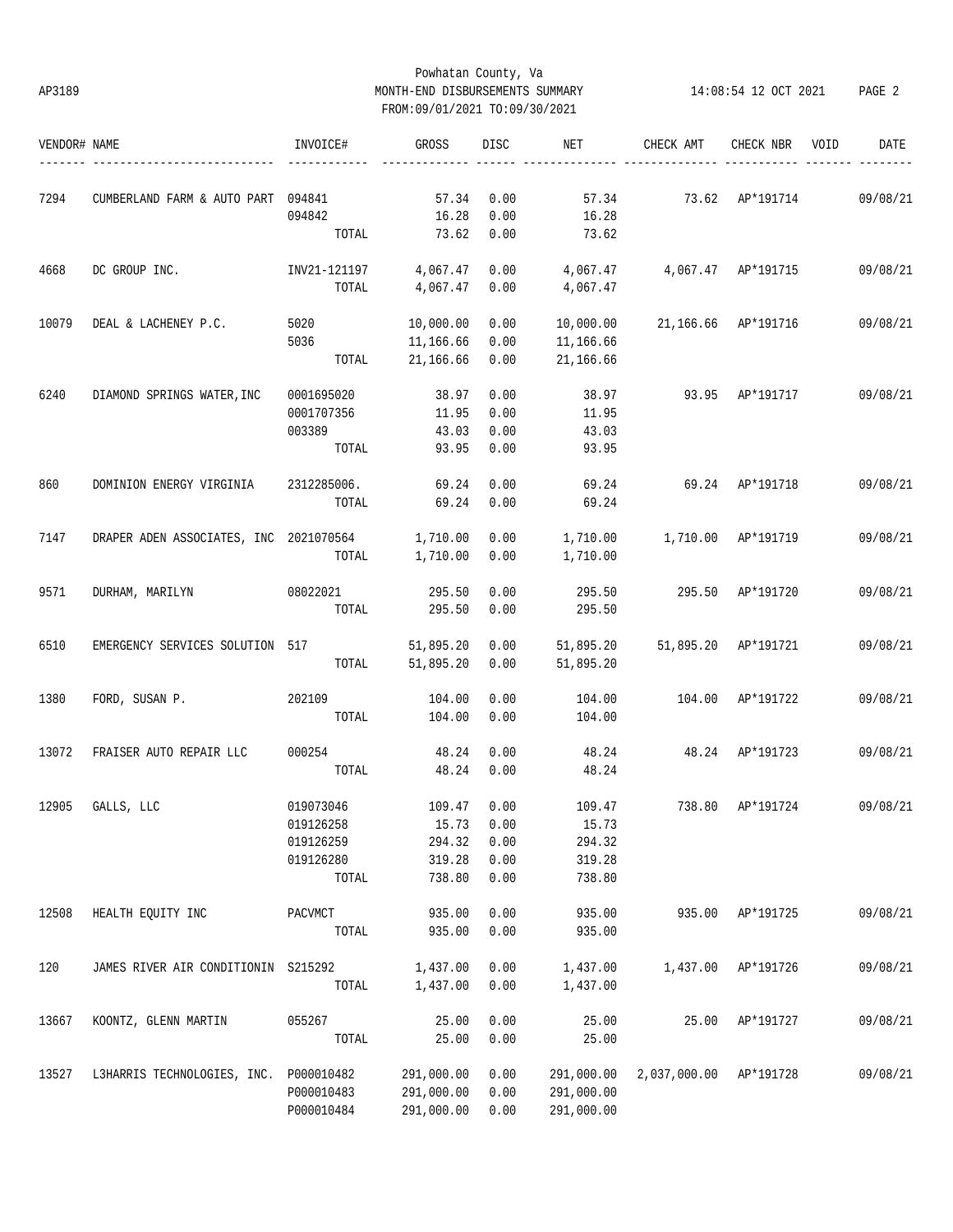### Powhatan County, Va AP3189 MONTH-END DISBURSEMENTS SUMMARY 14:08:54 12 OCT 2021 PAGE 3 FROM:09/01/2021 TO:09/30/2021

| VENDOR# NAME |                                          | INVOICE#     | GROSS        | DISC | NET          | CHECK AMT | CHECK NBR        | VOID | DATE     |
|--------------|------------------------------------------|--------------|--------------|------|--------------|-----------|------------------|------|----------|
|              |                                          | P000010485   | 291,000.00   | 0.00 | 291,000.00   |           |                  |      |          |
|              |                                          | P000010486   | 291,000.00   | 0.00 | 291,000.00   |           |                  |      |          |
|              |                                          | P000010487   | 291,000.00   | 0.00 | 291,000.00   |           |                  |      |          |
|              |                                          | P000010488   | 291,000.00   | 0.00 | 291,000.00   |           |                  |      |          |
|              |                                          | TOTAL        | 2,037,000.00 | 0.00 | 2,037,000.00 |           |                  |      |          |
| 9552         | MANSFIELD OIL COMPANY                    | SQLCD-704437 | 110.83       | 0.00 | 110.83       | 110.83    | AP*191729        |      | 09/08/21 |
|              |                                          | TOTAL        | 110.83       | 0.00 | 110.83       |           |                  |      |          |
| 13529        | CARY AND CHRISTOPHER MARTIN              | 202109       | 714.00       | 0.00 | 714.00       | 714.00    | AP*191730        |      | 09/08/21 |
|              |                                          | TOTAL        | 714.00       | 0.00 | 714.00       |           |                  |      |          |
| 13209        | MCGRIFF INSURANCE SERVICES, 1800038578   |              | 4,200.00     | 0.00 | 4,200.00     | 4,200.00  | AP*191731        |      | 09/08/21 |
|              |                                          | TOTAL        | 4,200.00     | 0.00 | 4,200.00     |           |                  |      |          |
| 7141         | MIDLOTHIAN BUSINESS FORMS                | 2373         | 375.87       | 0.00 | 375.87       | 375.87    | AP*191732        |      | 09/08/21 |
|              |                                          | TOTAL        | 375.87       | 0.00 | 375.87       |           |                  |      |          |
| 13176        | MIDWEST TAPE, LLC                        | 500857781.   | 36.73        | 0.00 | 36.73        | 101.20    | AP*191733        |      | 09/08/21 |
|              |                                          | 500888950    | 64.47        | 0.00 | 64.47        |           |                  |      |          |
|              |                                          | TOTAL        | 101.20       | 0.00 | 101.20       |           |                  |      |          |
| 4697         | MURRAY, DANIEL                           | 000030       | 716.58       | 0.00 | 716.58       | 716.58    | AP*191734        |      | 09/08/21 |
|              |                                          | TOTAL        | 716.58       | 0.00 | 716.58       |           |                  |      |          |
| 7297         | NAFECO, INC.                             | 1102916      | 822.96       | 0.00 | 822.96       | 822.96    | AP*191735        |      | 09/08/21 |
|              |                                          | TOTAL        | 822.96       | 0.00 | 822.96       |           |                  |      |          |
| 9543         | NATIONAL SECURITY & DOOR                 | 116320       | 1,586.20     | 0.00 | 1,586.20     | 1,586.20  | AP*191736        |      | 09/08/21 |
|              |                                          | TOTAL        | 1,586.20     | 0.00 | 1,586.20     |           |                  |      |          |
| 6985         | NUNNALLY, BRADFORD W.                    | 08312021     | 213.50       | 0.00 | 213.50       | 213.50    | AP*191737        |      | 09/08/21 |
|              |                                          | TOTAL        | 213.50       | 0.00 | 213.50       |           |                  |      |          |
| 9638         | POE, INEZ L                              | 202109       | 120.00       | 0.00 | 120.00       | 120.00    | AP*191738        |      | 09/08/21 |
|              |                                          | TOTAL        | 120.00       | 0.00 | 120.00       |           |                  |      |          |
| 1980         | POORE, FRANCES                           | 202109       | 88.00        | 0.00 | 88.00        |           | 88.00 AP*191739  |      | 09/08/21 |
|              |                                          | TOTAL        | 88.00        | 0.00 | 88.00        |           |                  |      |          |
| 6043         | POWERS, KATHRYN C.                       | 202109       | 120.00       | 0.00 | 120.00       |           | 120.00 AP*191740 |      | 09/08/21 |
|              |                                          | $\tt TOTAL$  | 120.00       | 0.00 | 120.00       |           |                  |      |          |
| 1250         | POWHATAN AUTO & TRACTOR PAR 654531       |              | 26.49        | 0.00 | 26.49        | 26.49     | AP*191741        |      | 09/08/21 |
|              |                                          | TOTAL        | 26.49        | 0.00 | 26.49        |           |                  |      |          |
| 6928         | POWHATAN COUNTY DEPT. OF SO 461245540412 |              | 200.00       | 0.00 | 200.00       |           | 200.00 AP*191742 |      | 09/08/21 |
|              |                                          | TOTAL        | 200.00       | 0.00 | 200.00       |           |                  |      |          |
| 8294         | POWHATAN COUNTY PUBLIC SCHO 202109       |              | 718.00       | 0.00 | 718.00       |           | 718.00 AP*191743 |      | 09/08/21 |
|              |                                          | TOTAL        | 718.00       | 0.00 | 718.00       |           |                  |      |          |
| 5050         | POWHATAN LOCK SERVICES                   | 2101         | 121.75       | 0.00 | 121.75       |           | 121.75 AP*191744 |      | 09/08/21 |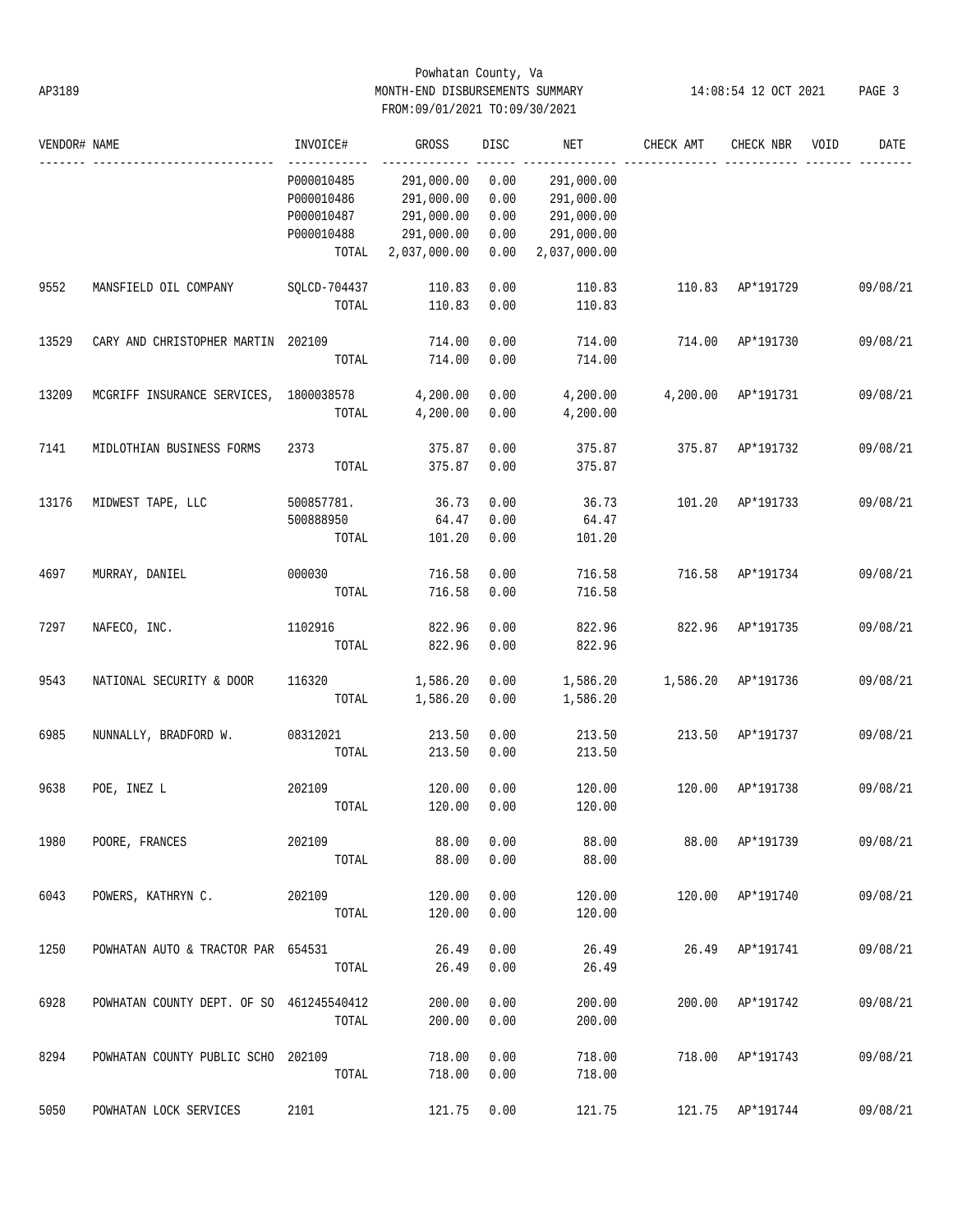### Powhatan County, Va AP3189 MONTH-END DISBURSEMENTS SUMMARY 14:08:54 12 OCT 2021 PAGE 4 FROM:09/01/2021 TO:09/30/2021

| VENDOR# NAME |                                    | INVOICE#     | GROSS        | <b>DISC</b> | NET      | CHECK AMT                                  | CHECK NBR          | VOID | DATE     |
|--------------|------------------------------------|--------------|--------------|-------------|----------|--------------------------------------------|--------------------|------|----------|
|              | -----------------                  | TOTAL        | 121.75       | 0.00        | 121.75   |                                            |                    |      |          |
| 9518         | OUARLES PETROLEUM, INC. CT-1415299 |              | 360.51       | 0.00        |          | 360.51   360.51   AP*191745   09/08/21     |                    |      |          |
|              |                                    | TOTAL        | 360.51       | 0.00        | 360.51   |                                            |                    |      |          |
| 780          | QUILL CORPORATION                  | 18691577     | 18.46        | 0.00        |          | 18.46  447.37  AP*191746  09/08/21         |                    |      |          |
|              |                                    | 18703259     | 157.56       | 0.00        | 157.56   |                                            |                    |      |          |
|              |                                    | 18801018     | 112.87       | 0.00        | 112.87   |                                            |                    |      |          |
|              |                                    | 18809286     | 6.54         | 0.00        | 6.54     |                                            |                    |      |          |
|              |                                    | 19004687     | 66.99        | 0.00        | 66.99    |                                            |                    |      |          |
|              |                                    | 19060977     | 84.95        | 0.00        | 84.95    |                                            |                    |      |          |
|              |                                    |              | TOTAL 447.37 | 0.00        | 447.37   |                                            |                    |      |          |
| 620          | R. C. GOODWYN & SONS, INC 0976402  |              | 1.89         | 0.00        | 1.89     | 1.89 AP*191747                             |                    |      | 09/08/21 |
|              |                                    | TOTAL        | 1.89         | 0.00        | 1.89     |                                            |                    |      |          |
| 6579         | RICHMOND ALARM                     | 550038       | 471.36       | 0.00        |          | 471.36  471.36  AP*191748                  |                    |      | 09/08/21 |
|              |                                    | TOTAL        | 471.36       | 0.00        | 471.36   |                                            |                    |      |          |
| 12509        | RICHMOND SUBURBAN NEWS             | 3272193      | 703.25       | 0.00        | 703.25   | 703.25 AP*191749                           |                    |      | 09/08/21 |
|              |                                    | TOTAL        | 703.25       | 0.00        | 703.25   |                                            |                    |      |          |
| 7062         | RUTHERFORD JANITOR SUPPLY 1222678  |              | 370.70       | 0.00        | 370.70   | 370.70 AP*191750                           |                    |      | 09/08/21 |
|              |                                    | TOTAL        | 370.70       | 0.00        | 370.70   |                                            |                    |      |          |
| 6921         | SEA-CLEAR AQUARIUM RENTALS, 7629   |              | 80.00        | 0.00        | 80.00    |                                            | 80.00 AP*191751    |      | 09/08/21 |
|              |                                    | TOTAL        | 80.00        | 0.00        | 80.00    |                                            |                    |      |          |
| 7895         | SEARFOSS, JEFFERY                  | 08312021     | 213.50       | 0.00        | 213.50   | 213.50 AP*191752                           |                    |      | 09/08/21 |
|              |                                    | TOTAL        | 213.50       | 0.00        | 213.50   |                                            |                    |      |          |
| 8654         | SEAY'S TOWING                      | 08242021     | 394.00       | 0.00        | 394.00   | 599.00 AP*191753                           |                    |      | 09/08/21 |
|              |                                    | 08272021     | 205.00       | 0.00        | 205.00   |                                            |                    |      |          |
|              |                                    | TOTAL        | 599.00       | 0.00        | 599.00   |                                            |                    |      |          |
| 12283        | SMARTSITES                         | 14822        | 1,125.00     | 0.00        |          | 1,125.00   1,125.00   AP*191754   09/08/21 |                    |      |          |
|              |                                    | TOTAL        | 1,125.00     | 0.00        | 1,125.00 |                                            |                    |      |          |
| 7570         | SMITH, DANNY LEE                   | 08312021     | 213.50       | 0.00        | 213.50   |                                            | 213.50 AP*191755   |      | 09/08/21 |
|              |                                    | TOTAL        | 213.50       | 0.00        | 213.50   |                                            |                    |      |          |
| 6594         | SOUTHSIDE ELECTRIC COOP            | 63504008.    | 26.06        | 0.00        | 26.06    |                                            | 1,898.57 AP*191756 |      | 09/08/21 |
|              |                                    | SEAUGUSTBILL | 1,872.51     | 0.00        | 1,872.51 |                                            |                    |      |          |
|              |                                    | TOTAL        | 1,898.57     | 0.00        | 1,898.57 |                                            |                    |      |          |
| 13682        | STAPLES BUSINESS CREDIT            | 07335483194- | 65.92        | 0.00        | 65.92    | 591.43                                     | AP*191757          |      | 09/08/21 |
|              |                                    | 7335289656-0 | 52.37        | 0.00        | 52.37    |                                            |                    |      |          |
|              |                                    | 7335476780-0 | 31.86        | 0.00        | 31.86    |                                            |                    |      |          |
|              |                                    | 7335476780-0 | 141.79       | 0.00        | 141.79   |                                            |                    |      |          |
|              |                                    | 7335483194-2 | 5.09         | 0.00        | 5.09     |                                            |                    |      |          |
|              |                                    | 7335675707-0 | 4.94         | 0.00        | 4.94     |                                            |                    |      |          |
|              |                                    | 7336270782-0 | 3.99         | 0.00        | 3.99     |                                            |                    |      |          |
|              |                                    | 7336270782-0 | 10.58        | 0.00        | 10.58    |                                            |                    |      |          |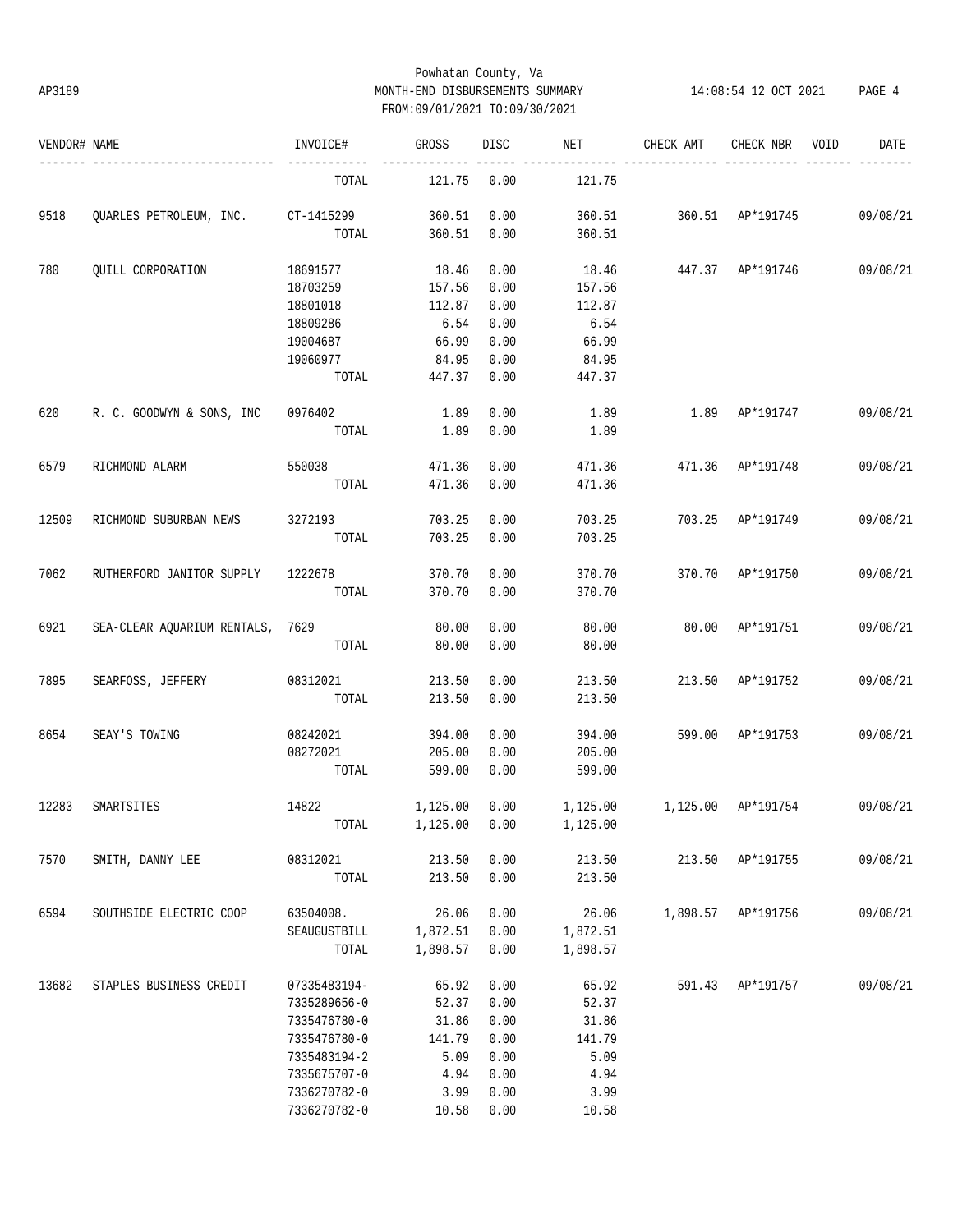# Powhatan County, Va AP3189 MONTH-END DISBURSEMENTS SUMMARY 14:08:54 12 OCT 2021 PAGE 5 FROM:09/01/2021 TO:09/30/2021

| VENDOR# NAME |                                              | INVOICE#         | GROSS          | DISC | NET       | CHECK AMT                     | CHECK NBR       | VOID | DATE     |
|--------------|----------------------------------------------|------------------|----------------|------|-----------|-------------------------------|-----------------|------|----------|
|              |                                              | 7336270782-0     | 0.38           | 0.00 | 0.38      |                               |                 |      |          |
|              |                                              | 7336270782-0     | 6.69           | 0.00 | 6.69      |                               |                 |      |          |
|              |                                              | 7336323236-0     | 29.99          | 0.00 | 29.99     |                               |                 |      |          |
|              |                                              | 7336711934-0     | 75.69          | 0.00 | 75.69     |                               |                 |      |          |
|              |                                              | 7336860548-0     | 7.29           | 0.00 | 7.29      |                               |                 |      |          |
|              |                                              | 7336860548-0     | 20.54          | 0.00 | 20.54     |                               |                 |      |          |
|              |                                              | 7336900140-0     | 4.33           | 0.00 | 4.33      |                               |                 |      |          |
|              |                                              | 7337014756-0     | 29.99          | 0.00 | 29.99     |                               |                 |      |          |
|              |                                              | 7337183230-0     | 99.99          | 0.00 | 99.99     |                               |                 |      |          |
|              |                                              | TOTAL            | 591.43 0.00    |      | 591.43    |                               |                 |      |          |
| 6569         | STICKELS, RANDAL LEE                         | 202109           | 72.00          | 0.00 | 72.00     | 72.00 AP*191758               |                 |      | 09/08/21 |
|              |                                              | TOTAL            | 72.00          | 0.00 | 72.00     |                               |                 |      |          |
| 7115         | STOKES, GARLAND KENNETH                      | 202109           | 68.00          | 0.00 | 68.00     |                               | 68.00 AP*191759 |      | 09/08/21 |
|              |                                              | TOTAL            | 68.00          | 0.00 | 68.00     |                               |                 |      |          |
| 9520         | STONE'S OFFICE EQUIPMENT                     | 148961           | 459.75         | 0.00 | 459.75    | 459.75 AP*191760              |                 |      | 09/08/21 |
|              |                                              | TOTAL            | 459.75         | 0.00 | 459.75    |                               |                 |      |          |
| 11988        | SUMMIT MEDIA LLC                             | 531332-7         | 99.00          | 0.00 | 99.00     | 99.00 AP*191761               |                 |      | 09/08/21 |
|              |                                              |                  | TOTAL 99.00    | 0.00 | 99.00     |                               |                 |      |          |
| 7543         | SYDNOR, LEON                                 | 0010 0010        | 696.00         | 0.00 | 696.00    | 696.00 AP*191762              |                 |      | 09/08/21 |
|              |                                              | TOTAL            | 696.00         | 0.00 | 696.00    |                               |                 |      |          |
| 13107        | T-MOBILE                                     | T-MOBILEAUGU     | 339.08         | 0.00 | 339.08    | 339.08 AP*191763              |                 |      | 09/08/21 |
|              |                                              | TOTAL            | 339.08         | 0.00 | 339.08    |                               |                 |      |          |
| 7450         | THOMSON REUTERS - WEST PAYM 844957466 316.68 |                  |                | 0.00 | 316.68    | 316.68 AP*191764              |                 |      | 09/08/21 |
|              |                                              | TOTAL            | 316.68         | 0.00 | 316.68    |                               |                 |      |          |
| 6463         | TREASURER OF VIRGINIA                        | 717302           | 2,940.00       | 0.00 |           | 2,940.00 5,293.00 AP*191765   |                 |      | 09/08/21 |
|              |                                              | 717533. 2,353.00 |                | 0.00 | 2,353.00  |                               |                 |      |          |
|              |                                              |                  | TOTAL 5,293.00 | 0.00 | 5,293.00  |                               |                 |      |          |
| 6679         | TREASURER, CHESTERFIELD                      | 00141360-201     | 38,955.09 0.00 |      |           | 38,955.09 38,955.09 AP*191766 |                 |      | 09/08/21 |
|              |                                              | TOTAL            | 38,955.09      | 0.00 | 38,955.09 |                               |                 |      |          |
| 13390        | VERIZON                                      | 9886958821       | 2,332.06       | 0.00 | 2,332.06  | 2,332.06                      | AP*191767       |      | 09/08/21 |
|              |                                              | TOTAL            | 2,332.06       | 0.00 | 2,332.06  |                               |                 |      |          |
| 6302         | VITA - VIRGINIA INFORMATION                  | T44318192021     | 3.59           | 0.00 | 3.59      | 3.59                          | AP*191768       |      | 09/08/21 |
|              |                                              | TOTAL            | 3.59           | 0.00 | 3.59      |                               |                 |      |          |
| 11181        | WELLS FARGO FINANCIAL                        | 5016439770       | 2,593.90       | 0.00 | 2,593.90  | 2,593.90                      | AP*191769       |      | 09/08/21 |
|              |                                              | TOTAL            | 2,593.90       | 0.00 | 2,593.90  |                               |                 |      |          |
| 12458        | WIMMER, WILLIE                               | 2080             | 475.00         | 0.00 | 475.00    | 1,459.00                      | AP*191770       |      | 09/08/21 |
|              |                                              | 2083             | 984.00         | 0.00 | 984.00    |                               |                 |      |          |
|              |                                              | TOTAL            | 1,459.00       | 0.00 | 1,459.00  |                               |                 |      |          |
| 7755         | WITMER PUBLIC SAFETY                         | E2092362.001     | 45.00          | 0.00 | 45.00     |                               | 45.00 AP*191771 |      | 09/08/21 |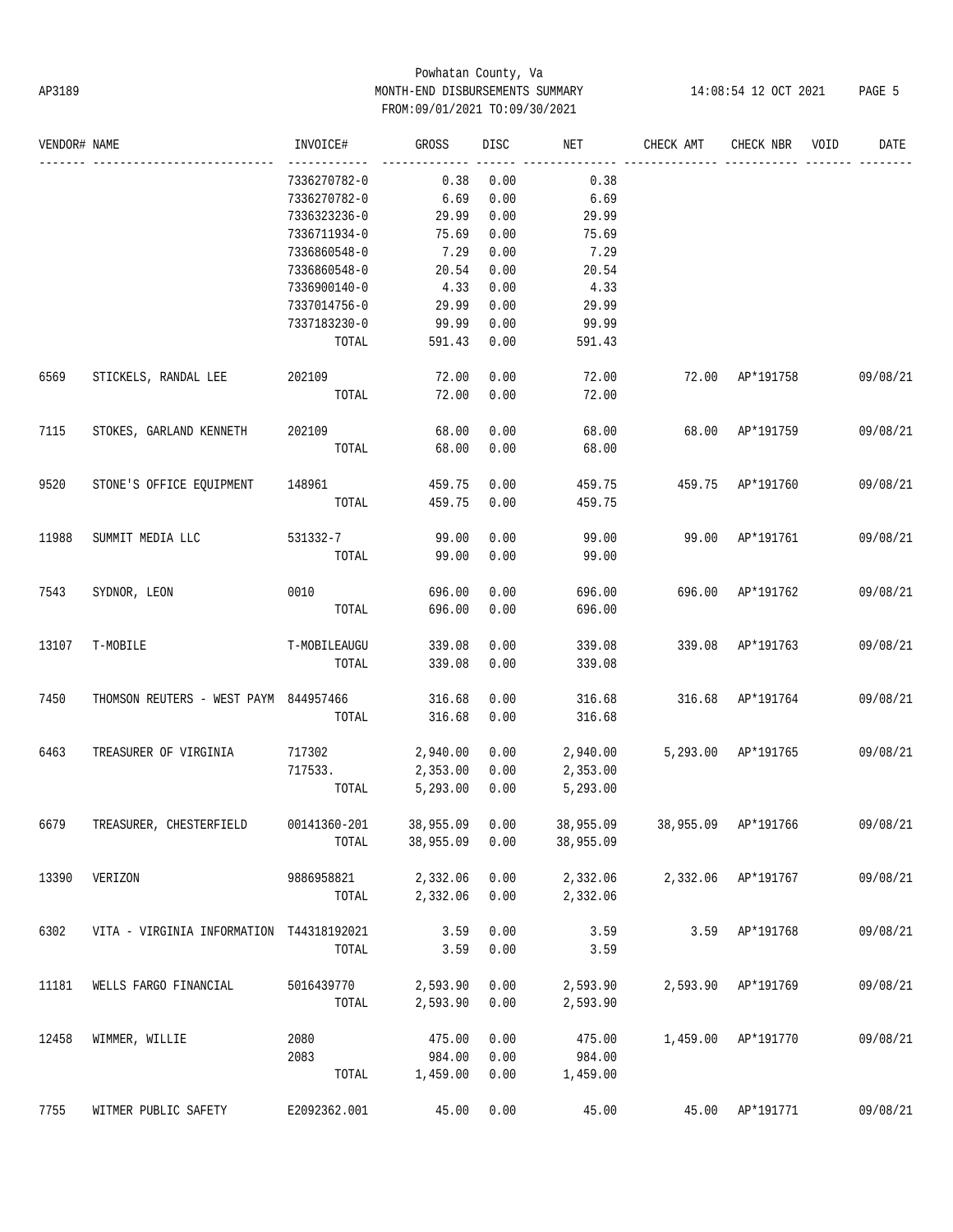### Powhatan County, Va AP3189 MONTH-END DISBURSEMENTS SUMMARY 14:08:54 12 OCT 2021 PAGE 6 FROM:09/01/2021 TO:09/30/2021

| VENDOR# NAME |                                        | INVOICE#       | GROSS         | DISC | <b>NET</b>                  | CHECK AMT                 | CHECK NBR      | VOID | DATE     |
|--------------|----------------------------------------|----------------|---------------|------|-----------------------------|---------------------------|----------------|------|----------|
|              | -----------------------                | TOTAL          | 45.00         | 0.00 | 45.00                       |                           |                |      |          |
| 2080         | WOODCOCK, LYNN T. 202109               |                | 108.00        | 0.00 | 108.00                      | 108.00 AP*191772 09/08/21 |                |      |          |
|              |                                        |                | TOTAL 108.00  | 0.00 | 108.00                      |                           |                |      |          |
| 13103        | ZIRKLE, AMANDA H 033281                |                | 7.45          | 0.00 | 7.45                        |                           | 7.45 AP*191773 |      | 09/08/21 |
|              |                                        | $_{\tt TOTAL}$ | 7.45          | 0.00 | 7.45                        |                           |                |      |          |
| 8743         | KAREN B ALEXANDER                      | $\mathbf 0$    | 75.04         | 0.00 |                             | 75.04 75.04 AP*191774     |                |      | 09/08/21 |
|              |                                        | TOTAL          | 75.04         | 0.00 | 75.04                       |                           |                |      |          |
| 6175         | ADAMS OIL COMPANY, INC. 45677          |                | 282.24        | 0.00 |                             | 282.24 656.61 AP*191775   |                |      | 09/14/21 |
|              |                                        | 49090          | 343.75        | 0.00 | 343.75                      |                           |                |      |          |
|              |                                        | 49345          | 13.66         | 0.00 | 13.66                       |                           |                |      |          |
|              |                                        | 5431           | 16.96         | 0.00 | 16.96                       |                           |                |      |          |
|              |                                        | TOTAL          | 656.61        | 0.00 | 656.61                      |                           |                |      |          |
|              | 11434 AGA JANITORIAL SOLUTIONS, L 2009 |                | 772.00        | 0.00 | 772.00                      | 772.00 AP*191776          |                |      | 09/14/21 |
|              |                                        | TOTAL          | 772.00        | 0.00 | 772.00                      |                           |                |      |          |
| 9183         | AIR, WATER & SOIL LABORATOR V21005651. |                | 40.00         | 0.00 | 40.00                       | 787.60 AP*191777          |                |      | 09/14/21 |
|              |                                        | V21006674      | 40.00         | 0.00 | 40.00                       |                           |                |      |          |
|              |                                        | V21006677      | 265.20        | 0.00 | 265.20                      |                           |                |      |          |
|              |                                        | V21006685      | 362.40        | 0.00 | 362.40                      |                           |                |      |          |
|              |                                        | V21006731      | 40.00         | 0.00 | 40.00                       |                           |                |      |          |
|              |                                        | V21006732      | 40.00         | 0.00 | 40.00                       |                           |                |      |          |
|              |                                        | TOTAL          | 787.60        | 0.00 | 787.60                      |                           |                |      |          |
| 7941         | BAKER & TAYLOR                         | B&T.8.31.21    | 846.54        | 0.00 |                             | 846.54 846.54 AP*191778   |                |      | 09/14/21 |
|              |                                        | TOTAL          | 846.54        | 0.00 | 846.54                      |                           |                |      |          |
| 8582         | BALL OFFICE PRODUCTS 0499985-001       |                | 2,579.72 0.00 |      | 2,579.72 2,579.72 AP*191779 |                           |                |      | 09/14/21 |
|              |                                        | TOTAL          | 2,579.72 0.00 |      | 2,579.72                    |                           |                |      |          |
| 12956        | BALZER AND ASSOCIATES, INC. 2.         |                | 864.21        | 0.00 | 864.21 864.21 AP*191780     |                           |                |      | 09/14/21 |
|              |                                        |                | TOTAL 864.21  | 0.00 | 864.21                      |                           |                |      |          |
| 8668         | BANK OF AMERICA                        | 0310-AUG21     | 1,370.30      | 0.00 | 1,370.30                    | 20,715.32                 | AP*191781      |      | 09/14/21 |
|              |                                        | 1382-AUG21     | 149.65        | 0.00 | 149.65                      |                           |                |      |          |
|              |                                        | 2154-AUG21     | 220.91        | 0.00 | 220.91                      |                           |                |      |          |
|              |                                        | 2973-AUG21     | 401.87        | 0.00 | 401.87                      |                           |                |      |          |
|              |                                        | 3118-AUG21     | 788.26        | 0.00 | 788.26                      |                           |                |      |          |
|              |                                        | 3212-AUG21     | 356.23        | 0.00 | 356.23                      |                           |                |      |          |
|              |                                        | 4596-AUG21     | 4,024.80      | 0.00 | 4,024.80                    |                           |                |      |          |
|              |                                        | 4821-AUG21     | 49.00         | 0.00 | 49.00                       |                           |                |      |          |
|              |                                        | 5170-AUG21     | 545.66        | 0.00 | 545.66                      |                           |                |      |          |
|              |                                        | 5680-AUG21     | 165.00        | 0.00 | 165.00                      |                           |                |      |          |
|              |                                        | 7130-AUG21     | 965.92        | 0.00 | 965.92                      |                           |                |      |          |
|              |                                        | 7170-AUG21     | 104.73        | 0.00 | 104.73                      |                           |                |      |          |
|              |                                        | 7374-AUG21     | 1,827.91      | 0.00 | 1,827.91                    |                           |                |      |          |
|              |                                        | 8775-AUG21     | 387.00        | 0.00 | 387.00                      |                           |                |      |          |
|              |                                        | 9051-AUG21     | 95.00         | 0.00 | 95.00                       |                           |                |      |          |
|              |                                        | 9163-AUG21     | 2,360.72      | 0.00 | 2,360.72                    |                           |                |      |          |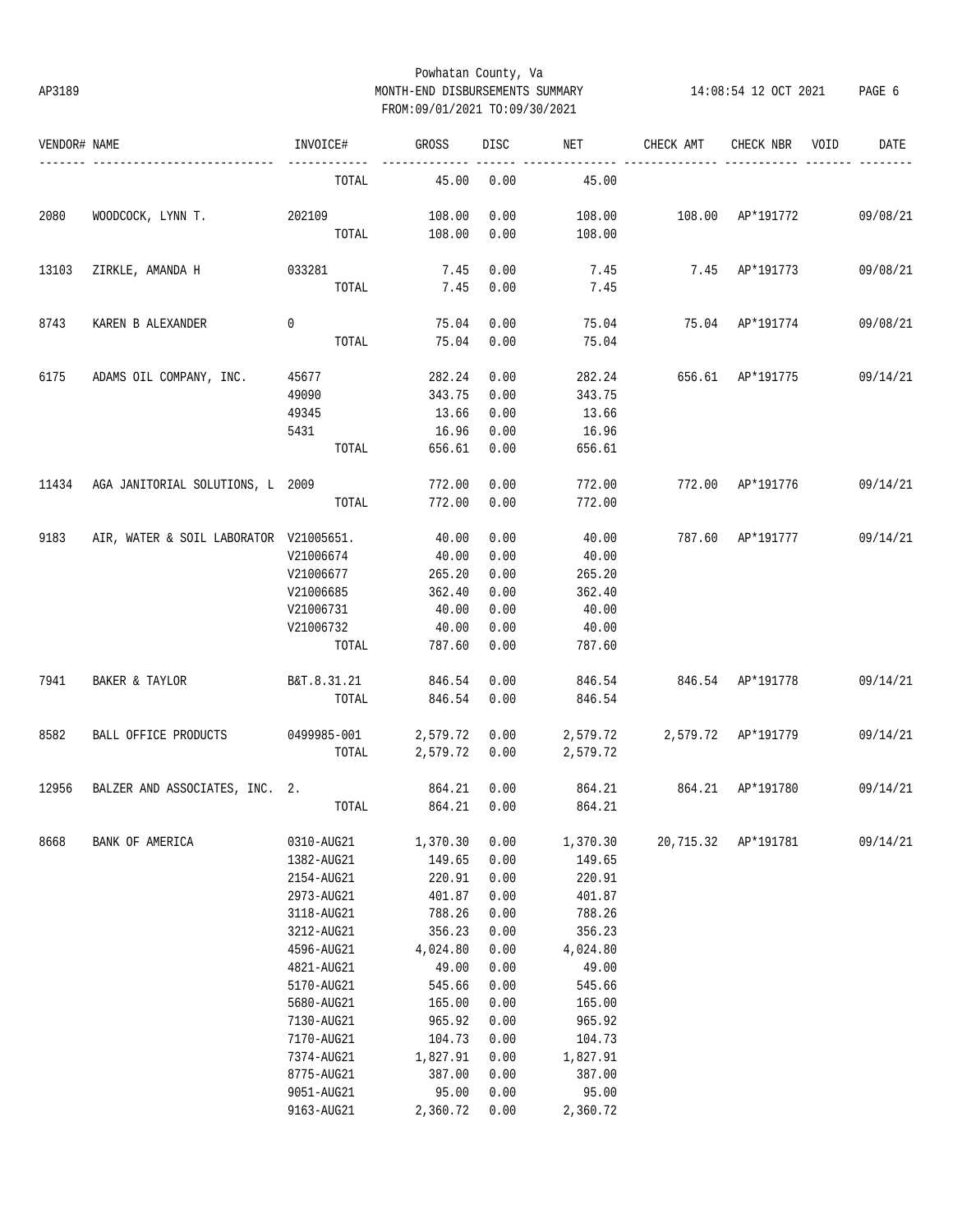### Powhatan County, Va AP3189 MONTH-END DISBURSEMENTS SUMMARY 14:08:54 12 OCT 2021 PAGE 7 FROM:09/01/2021 TO:09/30/2021

| VENDOR# NAME |                                      | INVOICE#             | GROSS         | <b>DISC</b> | NET                             | CHECK AMT          | CHECK NBR          | VOID | DATE     |
|--------------|--------------------------------------|----------------------|---------------|-------------|---------------------------------|--------------------|--------------------|------|----------|
|              |                                      | 9212-AUG21           | 2,270.31      | 0.00        | 2,270.31                        |                    |                    |      |          |
|              |                                      | 9856-AUG21           | 879.19        | 0.00        | 879.19                          |                    |                    |      |          |
|              |                                      | AUGUST2021           | 3,448.28      | 0.00        | 3,448.28                        |                    |                    |      |          |
|              |                                      | 7593-AUG21           | 304.58        | 0.00        | 304.58                          |                    |                    |      |          |
|              |                                      |                      |               |             |                                 |                    |                    |      |          |
|              |                                      | TOTAL                | 20,715.32     | 0.00        | 20,715.32                       |                    |                    |      |          |
| 8974         | BANK OF AMERICA                      | INVUS078651 2,827.00 |               | 0.00        | 2,827.00                        | 2,827.00 AP*191782 |                    |      | 09/14/21 |
|              |                                      | TOTAL                | 2,827.00      | 0.00        | 2,827.00                        |                    |                    |      |          |
| 4657         | BENCHMARK TOOL & SUPPLY              | INV110100            | 6,597.00      | 0.00        | 6,597.00                        |                    | 6,597.00 AP*191783 |      | 09/14/21 |
|              |                                      | TOTAL                | 6,597.00      | 0.00        | 6,597.00                        |                    |                    |      |          |
| 6655         | BLOSSMAN GAS COMPANIES, INC 10819148 |                      | 15.92         | 0.00        | 15.92                           | 128.99 AP*191784   |                    |      | 09/14/21 |
|              |                                      | 17842494             | 58.40         | 0.00        | 58.40                           |                    |                    |      |          |
|              |                                      | 17842495             | 33.67         | 0.00        | 33.67                           |                    |                    |      |          |
|              |                                      | 18012032             | 21.00         | 0.00        | 21.00                           |                    |                    |      |          |
|              |                                      | TOTAL                | 128.99        | 0.00        | 128.99                          |                    |                    |      |          |
| 7296         | BOUND TREE MEDICAL, LLC 84186030     |                      | 27.20         | 0.00        | 27.20                           |                    | 27.20 AP*191785    |      | 09/14/21 |
|              |                                      | TOTAL                | 27.20         | 0.00        | 27.20                           |                    |                    |      |          |
|              |                                      |                      |               |             |                                 |                    |                    |      |          |
| 13711        | BRAME SPECIALTY CO INC               | 7667147              | 1,059.75      | 0.00        | 1,059.75                        | 1,107.10 AP*191786 |                    |      | 09/14/21 |
|              |                                      | 7669536              | 47.35         | 0.00        | 47.35                           |                    |                    |      |          |
|              |                                      | TOTAL                | 1,107.10      | 0.00        | 1,107.10                        |                    |                    |      |          |
| 11439        | BUSINESS CARD                        | AUG-0168-PSO         | 1,239.37      | 0.00        | 1,239.37                        | 1,239.37 AP*191787 |                    |      | 09/14/21 |
|              |                                      | TOTAL                | 1,239.37      | 0.00        | 1,239.37                        |                    |                    |      |          |
|              |                                      |                      |               |             |                                 |                    |                    |      |          |
| 11610        | BUSINESS CARD                        | AUG-5719-JEF         | 1,955.43      | 0.00        | 1,955.43                        | 1,955.43 AP*191788 |                    |      | 09/14/21 |
|              |                                      | TOTAL                | 1,955.43      | 0.00        | 1,955.43                        |                    |                    |      |          |
| 11611        | BUSINESS CARD                        | AUG-3423-BRA         | 107.87        | 0.00        | 107.87                          |                    | 107.87 AP*191789   |      | 09/14/21 |
|              |                                      | TOTAL                | 107.87        | 0.00        | 107.87                          |                    |                    |      |          |
|              |                                      |                      |               |             |                                 |                    |                    |      |          |
| 12919        | BUSINESS CARD                        | $AUG-6145-DAN$       | 1,245.07      | 0.00        | 1,245.07   1,245.07   AP*191790 |                    |                    |      | 09/14/21 |
|              |                                      | TOTAL                | 1,245.07 0.00 |             | 1,245.07                        |                    |                    |      |          |
| 13947        | CAPITAL ELECTRIC                     | S045374315.0         | 54.80         | 0.00        | 54.80                           |                    | 54.80 AP*191791    |      | 09/14/21 |
|              |                                      | TOTAL                | 54.80         | 0.00        | 54.80                           |                    |                    |      |          |
|              |                                      |                      |               |             |                                 |                    |                    |      |          |
| 11870        | CARTER, TRISTAN                      | AF1C23               | 50.00         | 0.00        | 50.00                           |                    | 50.00 AP*191792    |      | 09/14/21 |
|              |                                      | TOTAL                | 50.00         | 0.00        | 50.00                           |                    |                    |      |          |
| 6965         | CINTAS CORPORATION                   | 1902184018           | 597.42        | 0.00        | 597.42                          |                    | 1,421.16 AP*191793 |      | 09/14/21 |
|              |                                      | 1902194904           | 576.63        | 0.00        | 576.63                          |                    |                    |      |          |
|              |                                      | 1902324973           | 66.41         | 0.00        | 66.41                           |                    |                    |      |          |
|              |                                      | 4082755568           | 89.48         | 0.00        | 89.48                           |                    |                    |      |          |
|              |                                      | 4090618881           | 91.22         | 0.00        | 91.22                           |                    |                    |      |          |
|              |                                      | TOTAL                | 1,421.16      | 0.00        | 1,421.16                        |                    |                    |      |          |
|              |                                      |                      |               |             |                                 |                    |                    |      |          |
| 11996        | CLERK OF CIRCUIT COURT               | 600084610-71         | 200.00        | 0.00        | 200.00                          |                    | 600.00 AP*191794   |      | 09/14/21 |
|              |                                      | 600084610-75         | 200.00        | 0.00        | 200.00                          |                    |                    |      |          |
|              |                                      | 600084610-77         | 200.00        | 0.00        | 200.00                          |                    |                    |      |          |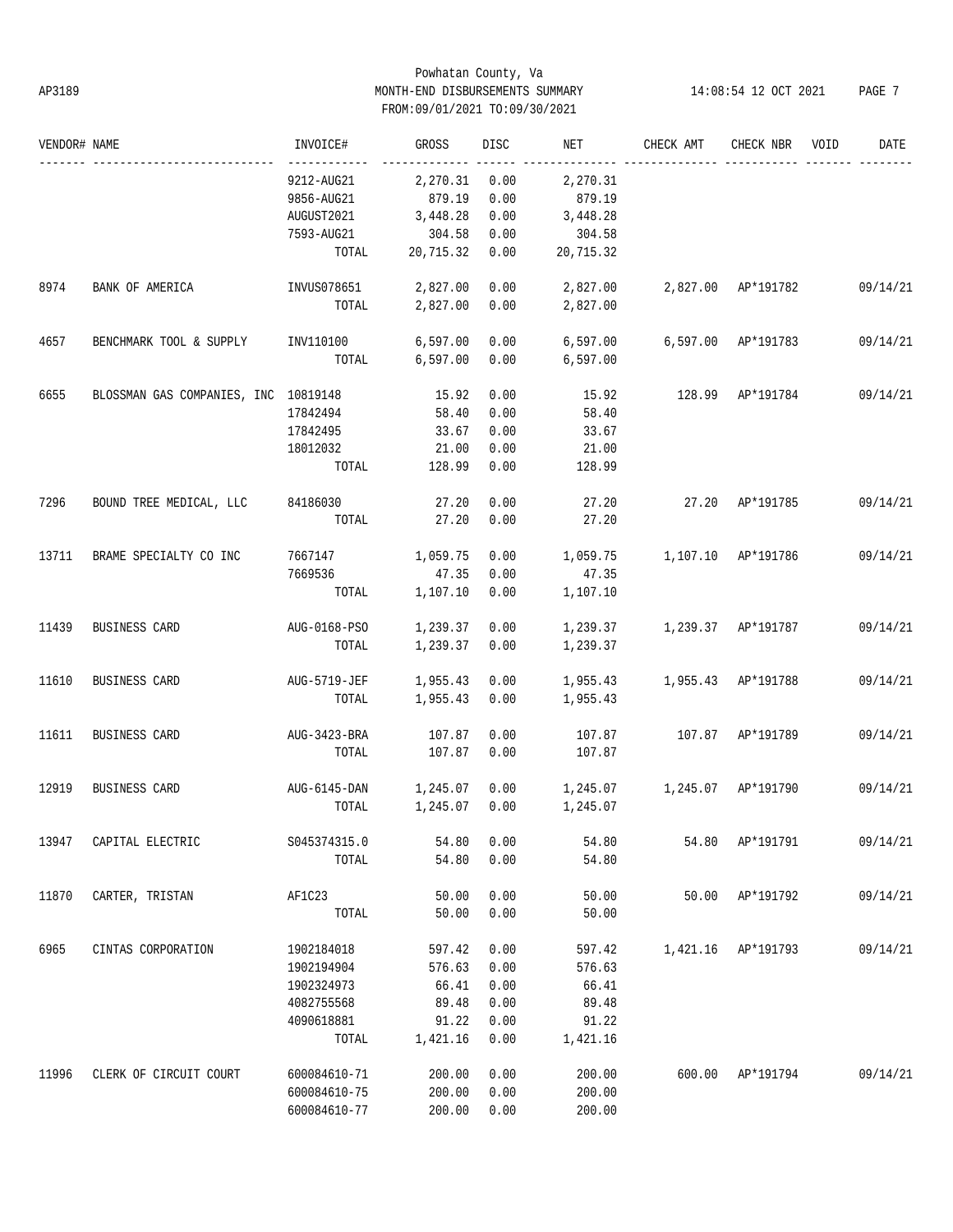### Powhatan County, Va AP3189 MONTH-END DISBURSEMENTS SUMMARY 14:08:54 12 OCT 2021 PAGE 8 FROM:09/01/2021 TO:09/30/2021

| VENDOR# NAME |                                      | INVOICE#     | <b>GROSS</b> | <b>DISC</b> | NET      | CHECK AMT          | CHECK NBR          | VOID | DATE     |
|--------------|--------------------------------------|--------------|--------------|-------------|----------|--------------------|--------------------|------|----------|
|              |                                      | TOTAL        | 600.00       | 0.00        | 600.00   |                    |                    |      |          |
| 10949        | COMCAST                              | 129500420    | 1,127.00     | 0.00        | 1,127.00 | 1,127.00 AP*191795 |                    |      | 09/14/21 |
|              |                                      | TOTAL        | 1,127.00     | 0.00        | 1,127.00 |                    |                    |      |          |
| 6            | DELL MARKETING L.P.                  | 10507285530  | 9,450.00     | 0.00        | 9,450.00 |                    | 9,450.00 AP*191796 |      | 09/14/21 |
|              |                                      | TOTAL        | 9,450.00     | 0.00        | 9,450.00 |                    |                    |      |          |
| 6240         | DIAMOND SPRINGS WATER, INC           | 0001712458   | 11.95        | 0.00        | 11.95    | 62.89              | AP*191797          |      | 09/14/21 |
|              |                                      | 1689960      | 50.94        | 0.00        | 50.94    |                    |                    |      |          |
|              |                                      | TOTAL        | 62.89        | 0.00        | 62.89    |                    |                    |      |          |
| 8787         | DMV RECEIPTING CENTER                | 202124300570 | 175.00       | 0.00        | 175.00   | 175.00             | AP*191798          |      | 09/14/21 |
|              |                                      | TOTAL        | 175.00       | 0.00        | 175.00   |                    |                    |      |          |
| 860          | DOMINION ENERGY VIRGINIA             | 122166783392 | 243.18       | 0.00        | 243.18   |                    | 1,407.80 AP*191799 |      | 09/14/21 |
|              |                                      | 406203539192 | 479.32       | 0.00        | 479.32   |                    |                    |      |          |
|              |                                      | 416568092992 | 130.61       | 0.00        | 130.61   |                    |                    |      |          |
|              |                                      | 508065449392 | 292.85       | 0.00        | 292.85   |                    |                    |      |          |
|              |                                      | 621178981092 | 125.79       | 0.00        | 125.79   |                    |                    |      |          |
|              |                                      | 800937057192 | 136.05       | 0.00        | 136.05   |                    |                    |      |          |
|              |                                      | TOTAL        | 1,407.80     | 0.00        | 1,407.80 |                    |                    |      |          |
| 9639         | EMS MANAGEMENT & CONSULTANT          | 043780       | 2,884.83     | 0.00        | 2,884.83 | 2,884.83 AP*191800 |                    |      | 09/14/21 |
|              |                                      | TOTAL        | 2,884.83     | 0.00        | 2,884.83 |                    |                    |      |          |
| 9093         | FARMVILLE WHOLESALE                  | 721746       | 9.33         | 0.00        | 9.33     |                    | 9.33 AP*191801     |      | 09/14/21 |
|              |                                      | TOTAL        | 9.33         | 0.00        | 9.33     |                    |                    |      |          |
| 8336         | FERGUSON ENTERPRISES INC.            | 138253       | 2,146.73     | 0.00        | 2,146.73 |                    | 2,146.73 AP*191802 |      | 09/14/21 |
|              |                                      | TOTAL        | 2,146.73     | 0.00        | 2,146.73 |                    |                    |      |          |
| 12905        | GALLS, LLC                           | 019151642    | 185.00       | 0.00        | 185.00   | 358.99             | AP*191803          |      | 09/14/21 |
|              |                                      | 019165123    | 173.99       | 0.00        | 173.99   |                    |                    |      |          |
|              |                                      | TOTAL        | 358.99       | 0.00        | 358.99   |                    |                    |      |          |
| 6013         | GRAINGER                             | 9026989658   | 50.70        | 0.00        | 50.70    |                    | 135.60 AP*191804   |      | 09/14/21 |
|              |                                      | 9027773515   | 84.90        | 0.00        | 84.90    |                    |                    |      |          |
|              |                                      | TOTAL        | 135.60       | 0.00        | 135.60   |                    |                    |      |          |
| 9245         | INNOVATIVE BIO                       | 10092021     | 2,850.00     | 0.00        | 2,850.00 |                    | 2,850.00 AP*191805 |      | 09/14/21 |
|              |                                      | TOTAL        | 2,850.00     | 0.00        | 2,850.00 |                    |                    |      |          |
| 10755        | INNOVATIVE TURF                      | 5158         | 1,580.95     | 0.00        | 1,580.95 |                    | 1,580.95 AP*191806 |      | 09/14/21 |
|              |                                      | TOTAL        | 1,580.95     | 0.00        | 1,580.95 |                    |                    |      |          |
| 13635        | INVERSITY CONSULTING ENGINE          | 20073.       | 2,020.00     | 0.00        | 2,020.00 |                    | 2,780.00 AP*191807 |      | 09/14/21 |
|              |                                      | 687          | 760.00       | 0.00        | 760.00   |                    |                    |      |          |
|              |                                      | TOTAL        | 2,780.00     | 0.00        | 2,780.00 |                    |                    |      |          |
| 4704         | JOHNSON CONTROLS US HOLDING 87751913 |              | 991.82       | 0.00        | 991.82   |                    | 991.82 AP*191808   |      | 09/14/21 |
|              |                                      | TOTAL        | 991.82       | 0.00        | 991.82   |                    |                    |      |          |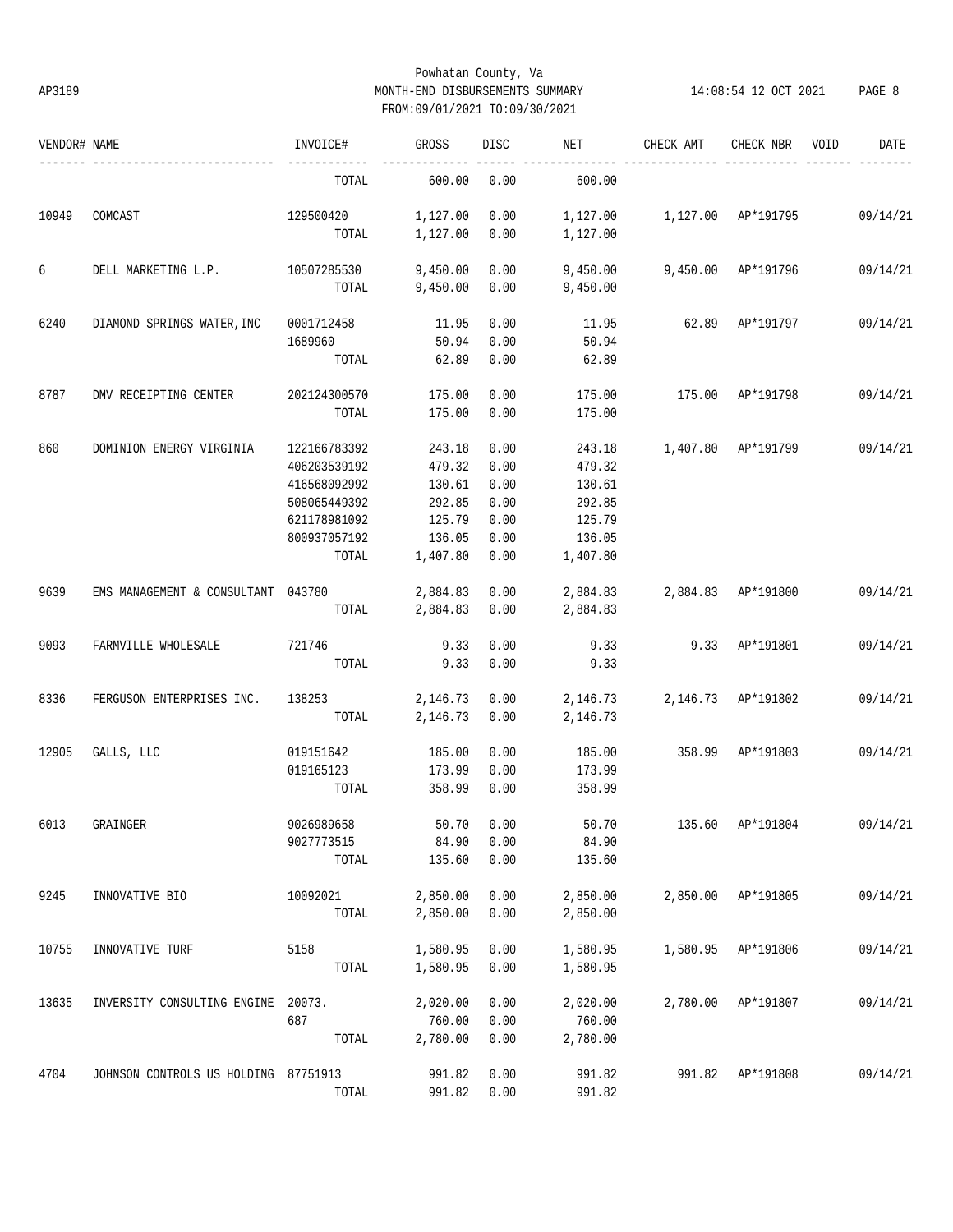### Powhatan County, Va AP3189 MONTH-END DISBURSEMENTS SUMMARY 14:08:54 12 OCT 2021 PAGE 9 FROM:09/01/2021 TO:09/30/2021

| VENDOR# NAME |                                    | INVOICE#        | <b>GROSS</b> |      | DISC NET CHECK AMT CHECK NBR VOID |                             |                  | DATE                                |
|--------------|------------------------------------|-----------------|--------------|------|-----------------------------------|-----------------------------|------------------|-------------------------------------|
|              | 166 LUCK STONE CORP.               | 10101.1         | 140.58       | 0.00 |                                   | 140.58   140.58   AP*191809 |                  | 09/14/21                            |
|              |                                    |                 | TOTAL 140.58 | 0.00 | 140.58                            |                             |                  |                                     |
| 11846        | MATTHEW BENDER PCARD               | 27099652        | 192.35       | 0.00 |                                   |                             |                  | 192.35  192.35  AP*191810  09/14/21 |
|              |                                    | TOTAL           | 192.35       | 0.00 | 192.35                            |                             |                  |                                     |
| 4703         | MAXIMUM SECURITY INC.              | 38804           | 195.00       | 0.00 |                                   | 195.00   195.00   AP*191811 |                  | 09/14/21                            |
|              |                                    | TOTAL           | 195.00       | 0.00 | 195.00                            |                             |                  |                                     |
|              | 13176 MIDWEST TAPE, LLC            | 500920190 19.99 |              | 0.00 |                                   |                             |                  | 19.99 160.17 AP*191812 09/14/21     |
|              |                                    | 500953874       | 140.18       | 0.00 | 140.18                            |                             |                  |                                     |
|              |                                    | TOTAL           | 160.17 0.00  |      | 160.17                            |                             |                  |                                     |
| 10924        | MITCHELL PEST                      | 153916 95.00    |              | 0.00 | 95.00  95.00  AP*191813           |                             |                  | 09/14/21                            |
|              |                                    | TOTAL           | 95.00        | 0.00 | 95.00                             |                             |                  |                                     |
| 12274        | MITEL CLOUD SERVICES, INC 37261205 |                 | 38.57        | 0.00 |                                   | 38.57 38.57 AP*191814       |                  | 09/14/21                            |
|              |                                    | TOTAL           | 38.57        | 0.00 | 38.57                             |                             |                  |                                     |
| 1420         | PITNEY BOWES, INC. 1018871279      |                 | 19.54        | 0.00 |                                   | 19.54   19.54   AP*191815   |                  | 09/14/21                            |
|              |                                    | TOTAL           | 19.54        | 0.00 | 19.54                             |                             |                  |                                     |
| 1250         | POWHATAN AUTO & TRACTOR PAR 651842 |                 | 67.99        | 0.00 | 67.99                             |                             |                  | 383.54 AP*191816 09/14/21           |
|              |                                    | 651947          | 28.57        | 0.00 | 28.57                             |                             |                  |                                     |
|              |                                    | 652915          | 159.99       | 0.00 | 159.99                            |                             |                  |                                     |
|              |                                    | 653353          | 38.68        | 0.00 | 38.68                             |                             |                  |                                     |
|              |                                    | 654318          | 21.98        | 0.00 | 21.98                             |                             |                  |                                     |
|              |                                    | 654783          | 53.97        | 0.00 | 53.97                             |                             |                  |                                     |
|              |                                    | 654945          | 12.36        | 0.00 | 12.36                             |                             |                  |                                     |
|              |                                    | TOTAL           | 383.54       | 0.00 | 383.54                            |                             |                  |                                     |
| 7314         | POWHATAN OVERHEAD DOORS, IN 10631  |                 | 430.00       | 0.00 | 430.00                            |                             |                  | 610.00 AP*191817 09/14/21           |
|              |                                    | 10632           | 180.00       | 0.00 | 180.00                            |                             |                  |                                     |
|              |                                    | TOTAL           | 610.00       | 0.00 | 610.00                            |                             |                  |                                     |
| 7325         | RICHMOND OXYGEN CO.                | 369952          | 470.50       | 0.00 | 470.50                            |                             |                  | 470.50 AP*191818 09/14/21           |
|              |                                    | TOTAL           |              |      | 470.50 0.00 470.50                |                             |                  |                                     |
| 12509        | RICHMOND SUBURBAN NEWS             | 10001169562-    | 146.25       | 0.00 | 146.25                            |                             | 708.65 AP*191819 | 09/14/21                            |
|              |                                    | I0001245638-    | 562.40       | 0.00 | 562.40                            |                             |                  |                                     |
|              |                                    | TOTAL           | 708.65       | 0.00 | 708.65                            |                             |                  |                                     |
| 12958        | RIVER RUN ANIMAL HOSPITAL          | 439508          | 39.27        | 0.00 | 39.27                             | 39.27                       | AP*191820        | 09/14/21                            |
|              |                                    | TOTAL           | 39.27        | 0.00 | 39.27                             |                             |                  |                                     |
| 7750         | SHEEHY FORD AUTO STORES            | 165282          | 24,646.00    | 0.00 | 24,646.00                         | 24,646.00                   | AP*191821        | 09/14/21                            |
|              |                                    | TOTAL           | 24,646.00    | 0.00 | 24,646.00                         |                             |                  |                                     |
| 12954        | SMART DESIGN CONTRACTING &         | 190343          | 23,486.00    | 0.00 | 23,486.00                         | 23,486.00                   | AP*191822        | 09/14/21                            |
|              |                                    | TOTAL           | 23,486.00    | 0.00 | 23,486.00                         |                             |                  |                                     |
| 6594         | SOUTHSIDE ELECTRIC COOP            | 635040169202    | 424.26       | 0.00 | 424.26                            | 715.66                      | AP*191823        | 09/14/21                            |
|              |                                    | 635040179202    | 291.40       | 0.00 | 291.40                            |                             |                  |                                     |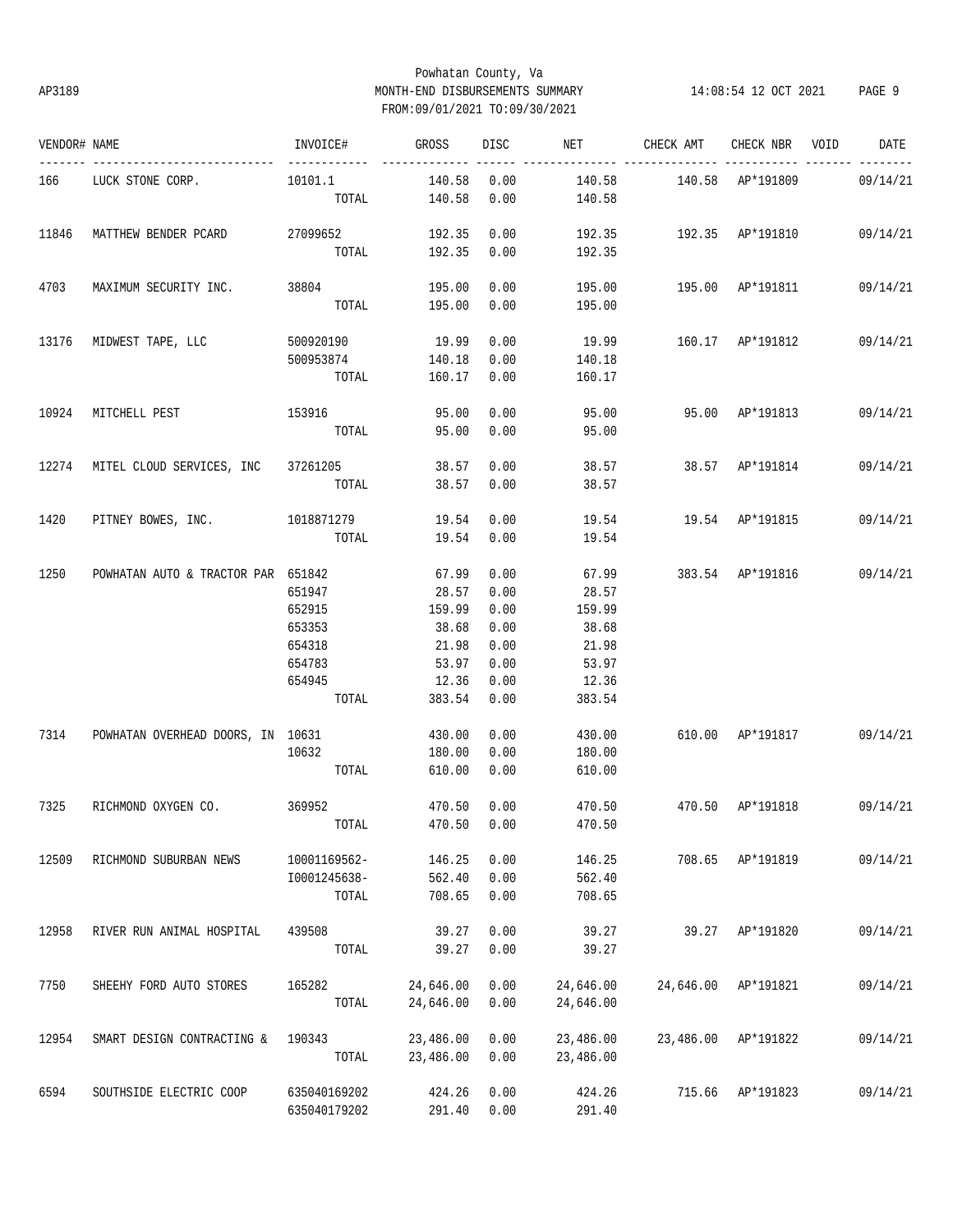# Powhatan County, Va AP3189 MONTH-END DISBURSEMENTS SUMMARY 14:08:54 12 OCT 2021 PAGE 10 FROM:09/01/2021 TO:09/30/2021

| VENDOR# NAME |                                       | INVOICE#            | GROSS        | DISC | NET                             | CHECK AMT                              | CHECK NBR        | VOID | DATE     |
|--------------|---------------------------------------|---------------------|--------------|------|---------------------------------|----------------------------------------|------------------|------|----------|
|              |                                       | TOTAL               | 715.66       | 0.00 | 715.66                          |                                        |                  |      |          |
| 1940         | STANDBY SYSTEMS, INC. 08311352        |                     | 114.19       | 0.00 |                                 | 114.19   114.19   AP*191824   09/14/21 |                  |      |          |
|              |                                       | TOTAL               | 114.19       | 0.00 | 114.19                          |                                        |                  |      |          |
| 13682        | STAPLES BUSINESS CREDIT               | 7335669698-0        | 35.91        | 0.00 |                                 | 35.91 1,168.24 AP*191825 09/14/21      |                  |      |          |
|              |                                       | 7337892936-0        | 161.09       | 0.00 | 161.09                          |                                        |                  |      |          |
|              |                                       | 7337894008-0        | 421.42       | 0.00 | 421.42                          |                                        |                  |      |          |
|              |                                       | 7338215762-0        | 136.80       | 0.00 | 136.80                          |                                        |                  |      |          |
|              |                                       | 7338216026-0        | 24.30        | 0.00 | 24.30                           |                                        |                  |      |          |
|              |                                       | 733856195001        | 329.55       | 0.00 | 329.55                          |                                        |                  |      |          |
|              |                                       | 7338645731-0        | 46.73        | 0.00 | 46.73                           |                                        |                  |      |          |
|              |                                       | 7338645731-0        | 12.44        | 0.00 | 12.44                           |                                        |                  |      |          |
|              |                                       | TOTAL               | 1,168.24     | 0.00 | 1,168.24                        |                                        |                  |      |          |
| 9957         | STEMMLE PLUMBING REPAIR, 178165       |                     | 279.00       | 0.00 | 279.00                          |                                        | 279.00 AP*191826 |      | 09/14/21 |
|              |                                       | TOTAL               | 279.00       | 0.00 | 279.00                          |                                        |                  |      |          |
| 13684        | TAXING AUTHORITY CONSULTING 7392      |                     | 912.00       | 0.00 | 912.00                          |                                        | 912.00 AP*191827 |      | 09/14/21 |
|              |                                       | TOTAL               | 912.00       | 0.00 | 912.00                          |                                        |                  |      |          |
| 7450         | THOMSON REUTERS - WEST PAYM 844940785 |                     | 132.08       | 0.00 | 132.08                          | 132.08 AP*191828                       |                  |      | 09/14/21 |
|              |                                       | TOTAL               | 132.08       | 0.00 | 132.08                          |                                        |                  |      |          |
| 8565         | TRACTOR SUPPLY CREDIT                 | 200958205           | 67.99        | 0.00 | 67.99                           | 67.99 AP*191829                        |                  |      | 09/14/21 |
|              |                                       | TOTAL               | 67.99        | 0.00 | 67.99                           |                                        |                  |      |          |
| 13639        | VERIZON                               | 650492532000        | 76.47        | 0.00 |                                 | 76.47 1,820.49 AP*191830               |                  |      | 09/14/21 |
|              |                                       | 650917540001        | 1,744.02     | 0.00 | 1,744.02                        |                                        |                  |      |          |
|              |                                       | TOTAL               | 1,820.49     | 0.00 | 1,820.49                        |                                        |                  |      |          |
| 12630        | VVAN                                  | 02518               | 275.00       | 0.00 | 275.00                          | 275.00 AP*191831                       |                  |      | 09/14/21 |
|              |                                       | TOTAL               | 275.00       | 0.00 | 275.00                          |                                        |                  |      |          |
| 9768         | WAMPLER EANES APPRAISAL               | $08 - 22$ 22,489.00 |              | 0.00 | 22,489.00  20,240.10  AP*191832 |                                        |                  |      | 09/14/21 |
|              |                                       | $08 - 22A$          | $-2, 248.90$ | 0.00 | $-2, 248.90$                    |                                        |                  |      |          |
|              |                                       | TOTAL               | 20,240.10    | 0.00 | 20,240.10                       |                                        |                  |      |          |
| 11181        | WELLS FARGO FINANCIAL                 | 5016501703          | 262.63       | 0.00 | 262.63                          |                                        | 262.63 AP*191833 |      | 09/14/21 |
|              |                                       | TOTAL               | 262.63       | 0.00 | 262.63                          |                                        |                  |      |          |
| 12458        | WIMMER, WILLIE                        | 2090                | 847.50       | 0.00 | 847.50                          |                                        | 847.50 AP*191834 |      | 09/14/21 |
|              |                                       | TOTAL               | 847.50       | 0.00 | 847.50                          |                                        |                  |      |          |
| 1890         | X-ZACT                                | 5916                | 55.00        | 0.00 | 55.00                           |                                        | 55.00 AP*191835  |      | 09/14/21 |
|              |                                       | TOTAL               | 55.00        | 0.00 | 55.00                           |                                        |                  |      |          |
| 13664        | A-1 DOOR COMPANY                      | 20084519            | 202.50       | 0.00 | 202.50                          |                                        | 202.50 AP*191836 |      | 09/21/21 |
|              |                                       | TOTAL               | 202.50       | 0.00 | 202.50                          |                                        |                  |      |          |
| 9183         | AIR, WATER & SOIL LABORATOR V21006830 |                     | 133.60       | 0.00 | 133.60                          |                                        | 365.40 AP*191837 |      | 09/21/21 |
|              |                                       | V21006831           | 111.80       | 0.00 | 111.80                          |                                        |                  |      |          |
|              |                                       | V21006921           | 40.00        | 0.00 | 40.00                           |                                        |                  |      |          |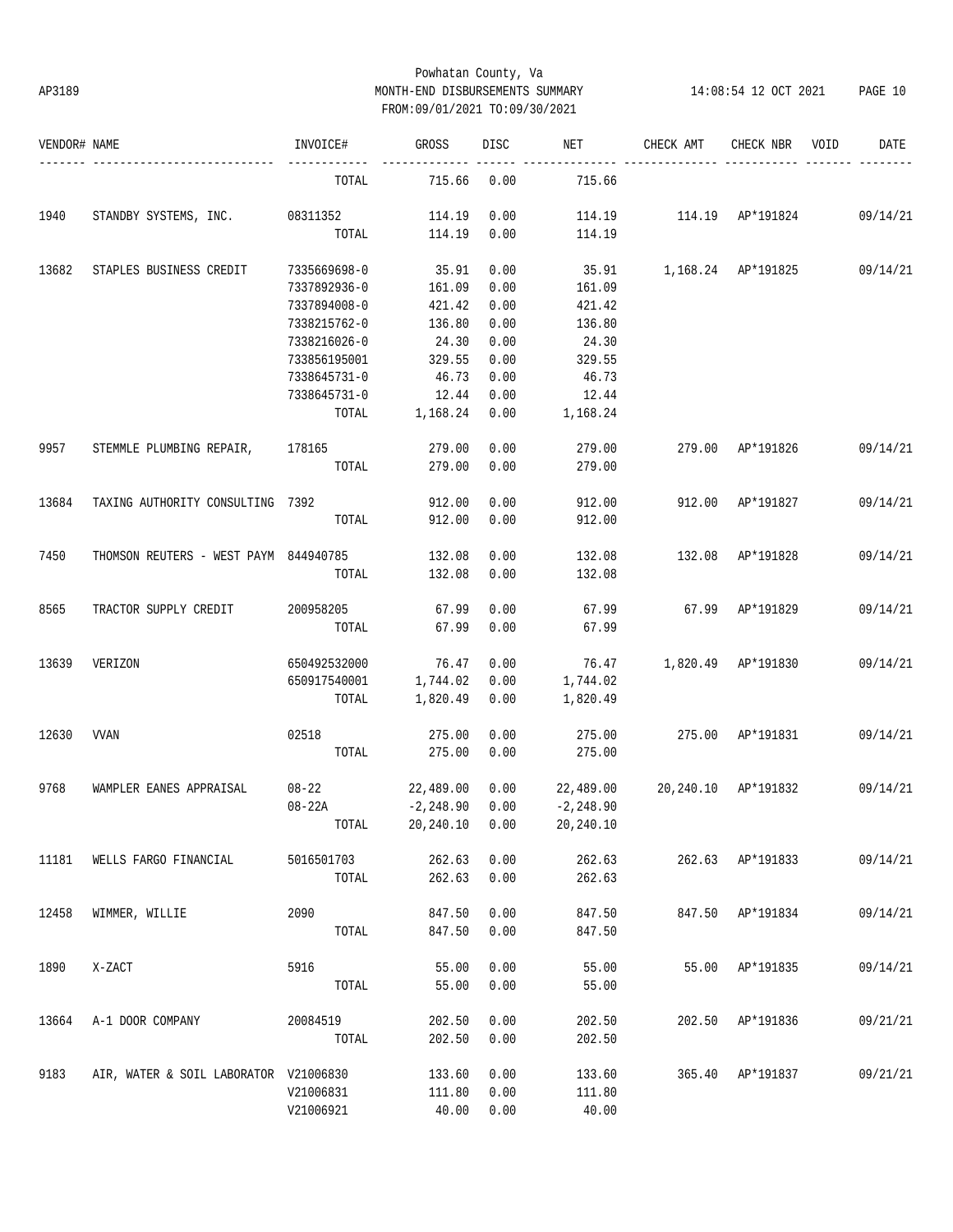### Powhatan County, Va AP3189 MONTH-END DISBURSEMENTS SUMMARY 14:08:54 12 OCT 2021 PAGE 11 FROM:09/01/2021 TO:09/30/2021

| VENDOR# NAME |                                      | INVOICE#               | GROSS         | <b>DISC</b> | NET                | CHECK AMT                           | CHECK NBR          | VOID | DATE     |
|--------------|--------------------------------------|------------------------|---------------|-------------|--------------------|-------------------------------------|--------------------|------|----------|
|              |                                      | V21006922              | 40.00         | 0.00        | 40.00              |                                     |                    |      |          |
|              |                                      | V21006963              | 40.00         | 0.00        | 40.00              |                                     |                    |      |          |
|              |                                      | TOTAL                  | 365.40        | 0.00        | 365.40             |                                     |                    |      |          |
| 12849        | AQUA VIRGINIA                        | 865687118832           | 16.21         | 0.00        | 16.21              | 16.21 AP*191838                     |                    |      | 09/21/21 |
|              |                                      | TOTAL                  | 16.21         | 0.00        | 16.21              |                                     |                    |      |          |
| 12572        | AT&T MOBILITY                        | 287298841715 166.64    |               | 0.00        |                    | 166.64 166.64 AP*191839             |                    |      | 09/21/21 |
|              |                                      | TOTAL                  | 166.64        | 0.00        | 166.64             |                                     |                    |      |          |
| 660          | BAI MUNICIPAL SOFTWARE               | ATS2021J1042 15,041.00 |               | 0.00        |                    | 15,041.00   15,041.00   AP*191840   |                    |      | 09/21/21 |
|              |                                      | TOTAL                  | 15,041.00     | 0.00        | 15,041.00          |                                     |                    |      |          |
| 7865         | BALTIMORE, MATTHEW RYAN              | 083121 213.50          |               | 0.00        | 213.50             | 213.50 AP*191841                    |                    |      | 09/21/21 |
|              |                                      | TOTAL                  | 213.50        | 0.00        | 213.50             |                                     |                    |      |          |
| 6655         | BLOSSMAN GAS COMPANIES, INC 17842932 |                        | 55.29         | 0.00        | 55.29              | 87.83 AP*191842                     |                    |      | 09/21/21 |
|              |                                      | 17842933               | 11.54         | 0.00        | 11.54              |                                     |                    |      |          |
|              |                                      | 18012039               | 21.00         | 0.00        | 21.00              |                                     |                    |      |          |
|              |                                      | TOTAL                  | 87.83         | 0.00        | 87.83              |                                     |                    |      |          |
| 9991         | BMS DIRECT                           | 153546                 | 260.90        | 0.00        | 260.90             |                                     | 260.90 AP*191843   |      | 09/21/21 |
|              |                                      | TOTAL                  | 260.90        | 0.00        | 260.90             |                                     |                    |      |          |
| 11010        | BOX ALARM TEES LLC                   | 575                    | 192.50        | 0.00        | 192.50             | 977.75 AP*191844                    |                    |      | 09/21/21 |
|              |                                      | 576                    | 785.25        | 0.00        | 785.25             |                                     |                    |      |          |
|              |                                      | TOTAL                  | 977.75        | 0.00        | 977.75             |                                     |                    |      |          |
| 6640         | C.W. WARTHEN COMPANY                 | 54933                  | 420.58        | 0.00        | 420.58             | 420.58 AP*191845                    |                    |      | 09/21/21 |
|              |                                      | TOTAL                  | 420.58        | 0.00        | 420.58             |                                     |                    |      |          |
| 540          | CENTRAL VIRGINIA WASTE MANA 27041    |                        | 14,126.91     | 0.00        |                    | 14, 126.91   14, 126.91   AP*191846 |                    |      | 09/21/21 |
|              |                                      | TOTAL                  | 14,126.91     | 0.00        | 14,126.91          |                                     |                    |      |          |
| 6965         | CINTAS CORPORATION                   | 190218352              | 1,854.77      | 0.00        | 1,854.77           |                                     | 2,277.58 AP*191847 |      | 09/21/21 |
|              |                                      | 1902314134             | 48.78         | 0.00        | 48.78              |                                     |                    |      |          |
|              |                                      | 1902329467             |               |             | 374.03 0.00 374.03 |                                     |                    |      |          |
|              |                                      | TOTAL                  | 2,277.58 0.00 |             | 2,277.58           |                                     |                    |      |          |
| 10764        | CIVICPLUS                            | 216955                 | 158.00        | 0.00        | 158.00             | 158.00 AP*191848                    |                    |      | 09/21/21 |
|              |                                      | TOTAL                  | 158.00        | 0.00        | 158.00             |                                     |                    |      |          |
| 7341         | CLAWS & PAWS ANIMAL CARE             | 09012021-646           | 2,487.36      | 0.00        | 2,487.36           |                                     | 2,898.06 AP*191849 |      | 09/21/21 |
|              |                                      | 110853                 | 410.70        | 0.00        | 410.70             |                                     |                    |      |          |
|              |                                      | TOTAL                  | 2,898.06      | 0.00        | 2,898.06           |                                     |                    |      |          |
| 12756        | COMCAST                              | 829960012008           | 104.85        | 0.00        | 104.85             |                                     | 104.85 AP*191850   |      | 09/21/21 |
|              |                                      | TOTAL                  | 104.85        | 0.00        | 104.85             |                                     |                    |      |          |
| 11418        | COTTONE, MELISSA                     | NONE                   | 61.54         | 0.00        | 61.54              |                                     | 61.54 AP*191851    |      | 09/21/21 |
|              |                                      | TOTAL                  | 61.54         | 0.00        | 61.54              |                                     |                    |      |          |
| 1760         | COURTOIS SIGNS, GRAPHICS, & 18813    |                        | 130.00        | 0.00        | 130.00             |                                     | 130.00 AP*191852   |      | 09/21/21 |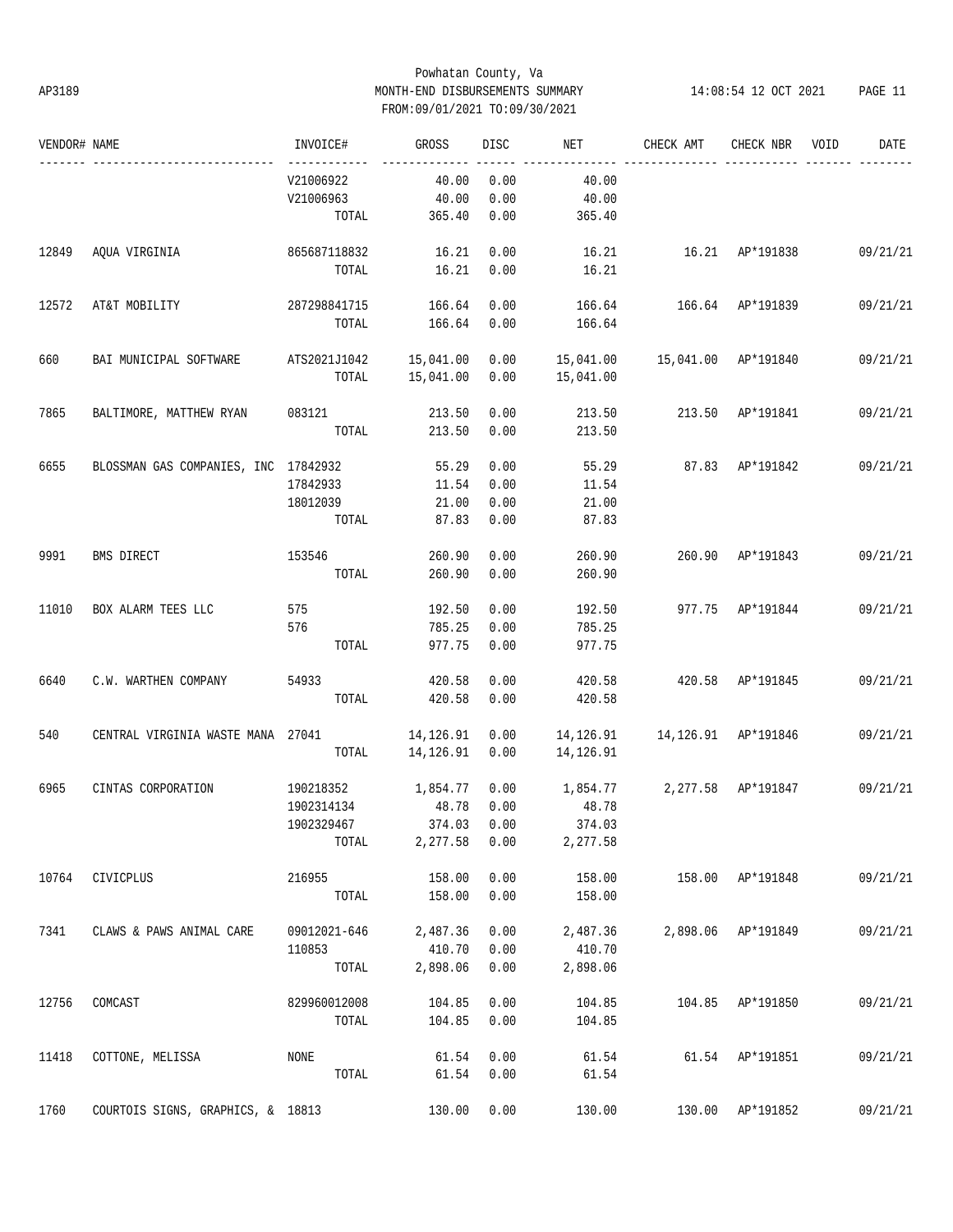### Powhatan County, Va AP3189 MONTH-END DISBURSEMENTS SUMMARY 14:08:54 12 OCT 2021 PAGE 12 FROM:09/01/2021 TO:09/30/2021

| VENDOR# NAME |                                                                                            | INVOICE#                                                       | <b>GROSS</b>           | DISC <sub>2</sub> | NET FOR THE STATE OF THE STATE OF THE STATE OF THE STATE OF THE STATE OF THE STATE OF THE STATE OF THE STATE O | CHECK AMT                                 | CHECK NBR VOID     | DATE     |
|--------------|--------------------------------------------------------------------------------------------|----------------------------------------------------------------|------------------------|-------------------|----------------------------------------------------------------------------------------------------------------|-------------------------------------------|--------------------|----------|
|              |                                                                                            | TOTAL                                                          | $130.00$ 0.00 $130.00$ |                   |                                                                                                                |                                           |                    |          |
| 13674        | CROWN ATLANTIC COMPANY LLC 357654831020 2,183.60 0.00 2,183.60 2,183.60 AP*191853 09/21/21 |                                                                |                        |                   |                                                                                                                |                                           |                    |          |
|              |                                                                                            |                                                                |                        |                   | TOTAL 2,183.60 0.00 2,183.60                                                                                   |                                           |                    |          |
| 4706         | DAVID AND JAN BRADLEY                                                                      | $CUP-21-03$ 2,250.00 0.00 2,250.00 2,250.00 AP*191854 09/21/21 |                        |                   |                                                                                                                |                                           |                    |          |
|              |                                                                                            |                                                                |                        |                   | TOTAL 2,250.00 0.00 2,250.00                                                                                   |                                           |                    |          |
| 6240         | DIAMOND SPRINGS WATER, INC 0001695016.0                                                    |                                                                | 37.45                  | 0.00              | 37.45  47.40  AP*191855  09/21/21                                                                              |                                           |                    |          |
|              |                                                                                            | 0001709111                                                     | 9.950.00               |                   | 9.95                                                                                                           |                                           |                    |          |
|              |                                                                                            | TOTAL                                                          | 47.40                  | 0.00              | 47.40                                                                                                          |                                           |                    |          |
| 860          | DOMINION ENERGY VIRGINIA                                                                   | 08312021 388.12                                                |                        | 0.00              |                                                                                                                | 388.12   15,735.79   AP*191856   09/21/21 |                    |          |
|              |                                                                                            | 0962041034-908.15                                              |                        | 0.00              | 908.15                                                                                                         |                                           |                    |          |
|              |                                                                                            | 0998223150-                                                    | 53.18                  | 0.00              | 53.18                                                                                                          |                                           |                    |          |
|              |                                                                                            | 1223507334-250.85                                              |                        | 0.00              | 250.85                                                                                                         |                                           |                    |          |
|              |                                                                                            | 1552444950-                                                    | 171.48                 | 0.00              | 171.48                                                                                                         |                                           |                    |          |
|              |                                                                                            | 2132285006-                                                    | 130.23                 | 0.00              | 130.23                                                                                                         |                                           |                    |          |
|              |                                                                                            | 2352270009-                                                    | 30.18                  | 0.00              | 30.18                                                                                                          |                                           |                    |          |
|              |                                                                                            | $2442170003 - 1,327.72$                                        |                        | 0.00              | 1,327.72                                                                                                       |                                           |                    |          |
|              |                                                                                            | 2462222502-3,410.08                                            |                        | 0.00              | 3,410.08                                                                                                       |                                           |                    |          |
|              |                                                                                            | 2476067034-233.33                                              |                        | 0.00              | 233.33                                                                                                         |                                           |                    |          |
|              |                                                                                            | 2532167505- 929.11                                             |                        | 0.00              | 929.11                                                                                                         |                                           |                    |          |
|              |                                                                                            | 2613832712-A                                                   | 318.16                 | 0.00              | 318.16                                                                                                         |                                           |                    |          |
|              |                                                                                            | 2613832712-S 359.14                                            |                        | 0.00              | 359.14                                                                                                         |                                           |                    |          |
|              |                                                                                            | 2972120006- 1,586.35                                           |                        | 0.00              | 1,586.35                                                                                                       |                                           |                    |          |
|              |                                                                                            | 3085476897- 105.53                                             |                        | 0.00              | 105.53                                                                                                         |                                           |                    |          |
|              |                                                                                            | 325444024592                                                   | 267.30                 | 0.00              | 267.30                                                                                                         |                                           |                    |          |
|              |                                                                                            | 3496121156-                                                    | 0.09                   | 0.00              | 0.09                                                                                                           |                                           |                    |          |
|              |                                                                                            | 3853612319-                                                    | 113.73                 | 0.00              | 113.73                                                                                                         |                                           |                    |          |
|              |                                                                                            | 4472351701-                                                    | 171.48                 | 0.00              | 171.48                                                                                                         |                                           |                    |          |
|              |                                                                                            | 4691491015-                                                    | 39.97                  | 0.00              | 39.97                                                                                                          |                                           |                    |          |
|              |                                                                                            | 5420366014-                                                    | 170.49                 | 0.00              | 170.49                                                                                                         |                                           |                    |          |
|              |                                                                                            | 6024003557-                                                    | 17.85                  | 0.00              | 17.85                                                                                                          |                                           |                    |          |
|              |                                                                                            | 6656300552-                                                    | 42.72                  | 0.00              | 42.72                                                                                                          |                                           |                    |          |
|              |                                                                                            | 7765134072-                                                    | 641.55                 | 0.00              | 641.55                                                                                                         |                                           |                    |          |
|              |                                                                                            | 789705586                                                      | 4,002.48 0.00          |                   | 4,002.48                                                                                                       |                                           |                    |          |
|              |                                                                                            | 8971069334-                                                    | 10.80                  | 0.00              | 10.80                                                                                                          |                                           |                    |          |
|              |                                                                                            | 9052426195-                                                    | 55.72                  | 0.00              | 55.72                                                                                                          |                                           |                    |          |
|              |                                                                                            | TOTAL                                                          | 15,735.79              | 0.00              | 15,735.79                                                                                                      |                                           |                    |          |
| 13215        | EASTER, ROY E.                                                                             | 0013                                                           | 768.00                 | 0.00              | 768.00                                                                                                         | 768.00                                    | AP*191857          | 09/21/21 |
|              |                                                                                            | TOTAL                                                          | 768.00                 | 0.00              | 768.00                                                                                                         |                                           |                    |          |
|              |                                                                                            |                                                                |                        |                   |                                                                                                                |                                           |                    |          |
| 11224        | ELECTRONIC SYSTEMS, INC.                                                                   | IN1922539                                                      | 1,111.63               | 0.00              | 1,111.63                                                                                                       | 1,222.06                                  | AP*191858          | 09/21/21 |
|              |                                                                                            | IN1922540                                                      | 110.43                 | 0.00              | 110.43                                                                                                         |                                           |                    |          |
|              |                                                                                            | TOTAL                                                          | 1,222.06               | 0.00              | 1,222.06                                                                                                       |                                           |                    |          |
| 13538        | EMERSON, BRIAN KENT                                                                        | 0012                                                           | 768.00                 | 0.00              | 768.00                                                                                                         | 768.00                                    | AP*191859          | 09/21/21 |
|              |                                                                                            | TOTAL                                                          | 768.00                 | 0.00              | 768.00                                                                                                         |                                           |                    |          |
| 13518        | FROEHLING & ROBERTSON, INC                                                                 | 194677                                                         | 1,600.36               | 0.00              | 1,600.36                                                                                                       |                                           | 1,600.36 AP*191860 | 09/21/21 |
|              |                                                                                            | TOTAL                                                          | 1,600.36               | 0.00              | 1,600.36                                                                                                       |                                           |                    |          |
|              |                                                                                            |                                                                |                        |                   |                                                                                                                |                                           |                    |          |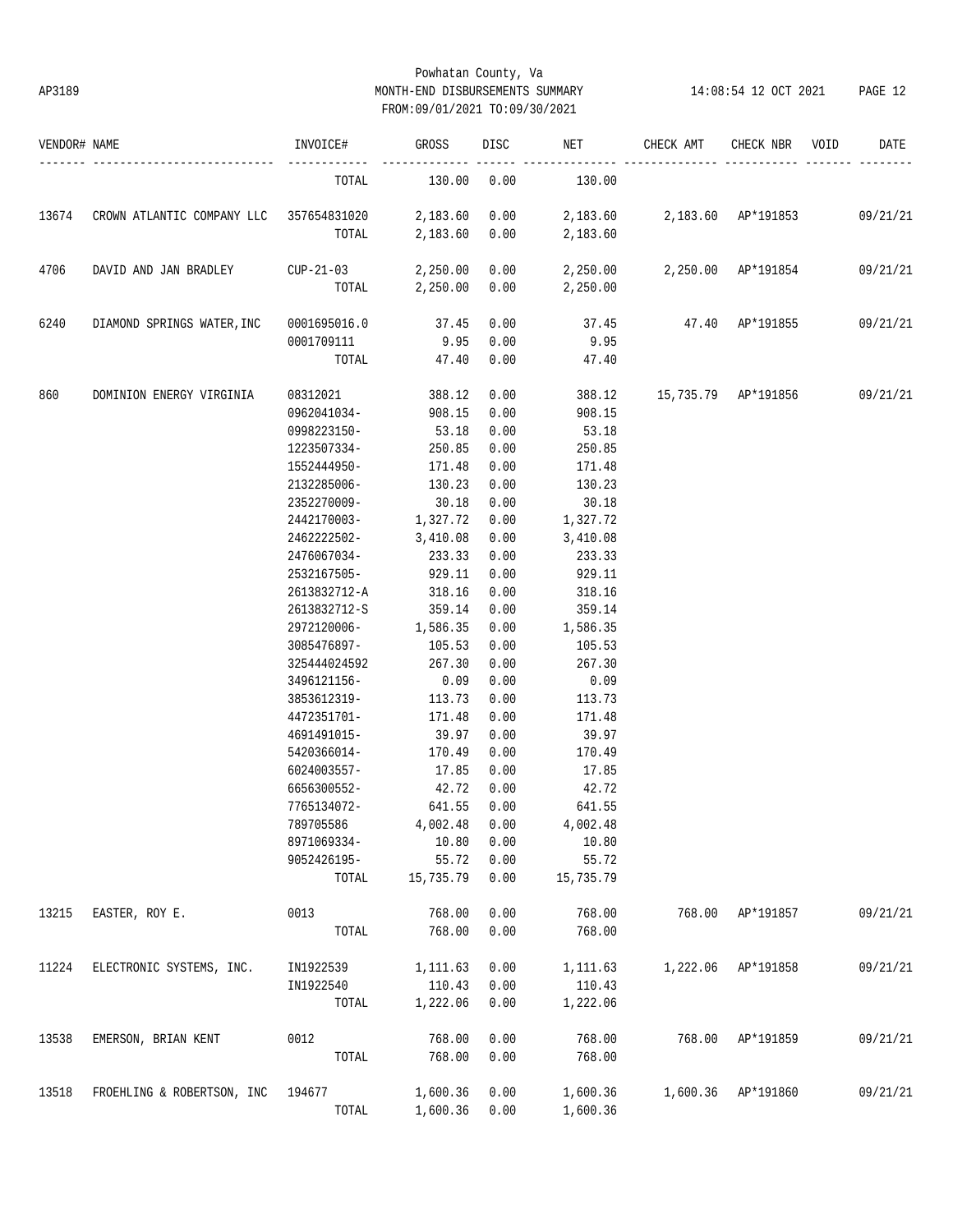# Powhatan County, Va AP3189 MONTH-END DISBURSEMENTS SUMMARY 14:08:54 12 OCT 2021 PAGE 13 FROM:09/01/2021 TO:09/30/2021

| VENDOR# NAME |                                             | INVOICE#               | GROSS              | DISC         | NET                | CHECK AMT                          | CHECK NBR           | VOID | DATE     |
|--------------|---------------------------------------------|------------------------|--------------------|--------------|--------------------|------------------------------------|---------------------|------|----------|
| 12905        | GALLS, LLC                                  | 019200347              | 130.99             | 0.00         |                    | 130.99 1,173.56 AP*191861 09/21/21 |                     |      |          |
|              |                                             | 019210339              | 173.99             | 0.00         | 173.99             |                                    |                     |      |          |
|              |                                             | 019210346              | 137.53             | 0.00         | 137.53             |                                    |                     |      |          |
|              |                                             | 019215196              | 185.00             | 0.00         | 185.00             |                                    |                     |      |          |
|              |                                             |                        |                    | 0.00         | 185.00             |                                    |                     |      |          |
|              |                                             | 019215197<br>019215255 | 185.00             | 0.00         |                    |                                    |                     |      |          |
|              |                                             |                        | 185.00             |              | 185.00             |                                    |                     |      |          |
|              |                                             | 019228309<br>TOTAL     | 176.05<br>1,173.56 | 0.00<br>0.00 | 176.05<br>1,173.56 |                                    |                     |      |          |
| 13290        | GLOBAL SIGNAL ACQUISITIONS 357241161020     |                        | 1,060.90           | 0.00         |                    |                                    |                     |      | 09/21/21 |
|              |                                             | TOTAL                  | 1,060.90           | 0.00         | 1,060.90           |                                    |                     |      |          |
| 5075         | GREENE, FLOYD, JR. 3992021 165.00           |                        |                    | 0.00         | 165.00             | 165.00 AP*191863                   |                     |      | 09/21/21 |
|              |                                             |                        | TOTAL 165.00       | 0.00         | 165.00             |                                    |                     |      |          |
| 7563         | HASTINGS, THOMAS G. NFDLZ68307              |                        | 23.70              | 0.00         | 23.70              |                                    | 23.70 AP*191864     |      | 09/21/21 |
|              |                                             | TOTAL                  | 23.70              | 0.00         | 23.70              |                                    |                     |      |          |
|              | 13549 HOSTED BACKBONE, LLC HB17-9482        |                        | 2,175.00 0.00      |              |                    | 2,175.00 2,175.00 AP*191865        |                     |      | 09/21/21 |
|              |                                             | TOTAL                  | 2,175.00 0.00      |              | 2,175.00           |                                    |                     |      |          |
| 13802        | KEYSTONE INFORMATION SYSTEM 208138 6,795.00 |                        |                    | 0.00         | 6,795.00           | 22,212.00 AP*191866                |                     |      | 09/21/21 |
|              |                                             | 208139 15,417.00       |                    | 0.00         | 15,417.00          |                                    |                     |      |          |
|              |                                             |                        | TOTAL 22, 212.00   | 0.00         | 22,212.00          |                                    |                     |      |          |
| 7981         | LANGUAGE LINE SERVICES                      | 10309824               | 8.00               | 0.00         | 8.00               |                                    | 8.00 AP*191867      |      | 09/21/21 |
|              |                                             | TOTAL                  | 8.00               | 0.00         | 8.00               |                                    |                     |      |          |
| 12400        | MANNING, CHRISTOPHER 7244                   |                        | 74.17              | 0.00         | 74.17              | 74.17 AP*191868                    |                     |      | 09/21/21 |
|              |                                             | TOTAL                  | 74.17              | 0.00         | 74.17              |                                    |                     |      |          |
| 11354        | MATTHEW BENDER & CO, INC.                   | 27006417               | 218.10             | 0.00         | 218.10             |                                    | 218.10 AP*191869    |      | 09/21/21 |
|              |                                             | TOTAL                  | 218.10             | 0.00         | 218.10             |                                    |                     |      |          |
| 9666         | MID-ATLANTIC CONTROLS                       | 30070 000              | 900.00             | 0.00         | 900.00             | 900.00 AP*191870                   |                     |      | 09/21/21 |
|              |                                             | TOTAL                  |                    | 900.00 0.00  | 900.00             |                                    |                     |      |          |
| 10924        | MITCHELL PEST                               | 153914                 | 70.00              | 0.00         | 70.00              |                                    | 70.00 AP*191871     |      | 09/21/21 |
|              |                                             | TOTAL                  | 70.00              | 0.00         | 70.00              |                                    |                     |      |          |
| 12274        | MITEL CLOUD SERVICES, INC                   | 37529139               | 5.51               | 0.00         | 5.51               |                                    | 5.51 AP*191872      |      | 09/21/21 |
|              |                                             | TOTAL                  | 5.51               | 0.00         | 5.51               |                                    |                     |      |          |
| 375          | PIEDMONT REGIONAL JAIL                      | 3696                   | 33, 352.00         | 0.00         | 33,352.00          |                                    | 33,352.00 AP*191873 |      | 09/21/21 |
|              |                                             | TOTAL                  | 33,352.00          | 0.00         | 33,352.00          |                                    |                     |      |          |
| 7431         | PIPER, MARK D.                              | 7310                   | 12.68              | 0.00         | 12.68              |                                    | 12.68 AP*191874     |      | 09/21/21 |
|              |                                             | TOTAL                  | 12.68              | 0.00         | 12.68              |                                    |                     |      |          |
| 1250         | POWHATAN AUTO & TRACTOR PAR 654135          |                        | 7.99               | 0.00         | 7.99               |                                    | 31.93 AP*191875     |      | 09/21/21 |
|              |                                             | 656889                 | 23.94              | 0.00         | 23.94              |                                    |                     |      |          |
|              |                                             | TOTAL                  | 31.93              | 0.00         | 31.93              |                                    |                     |      |          |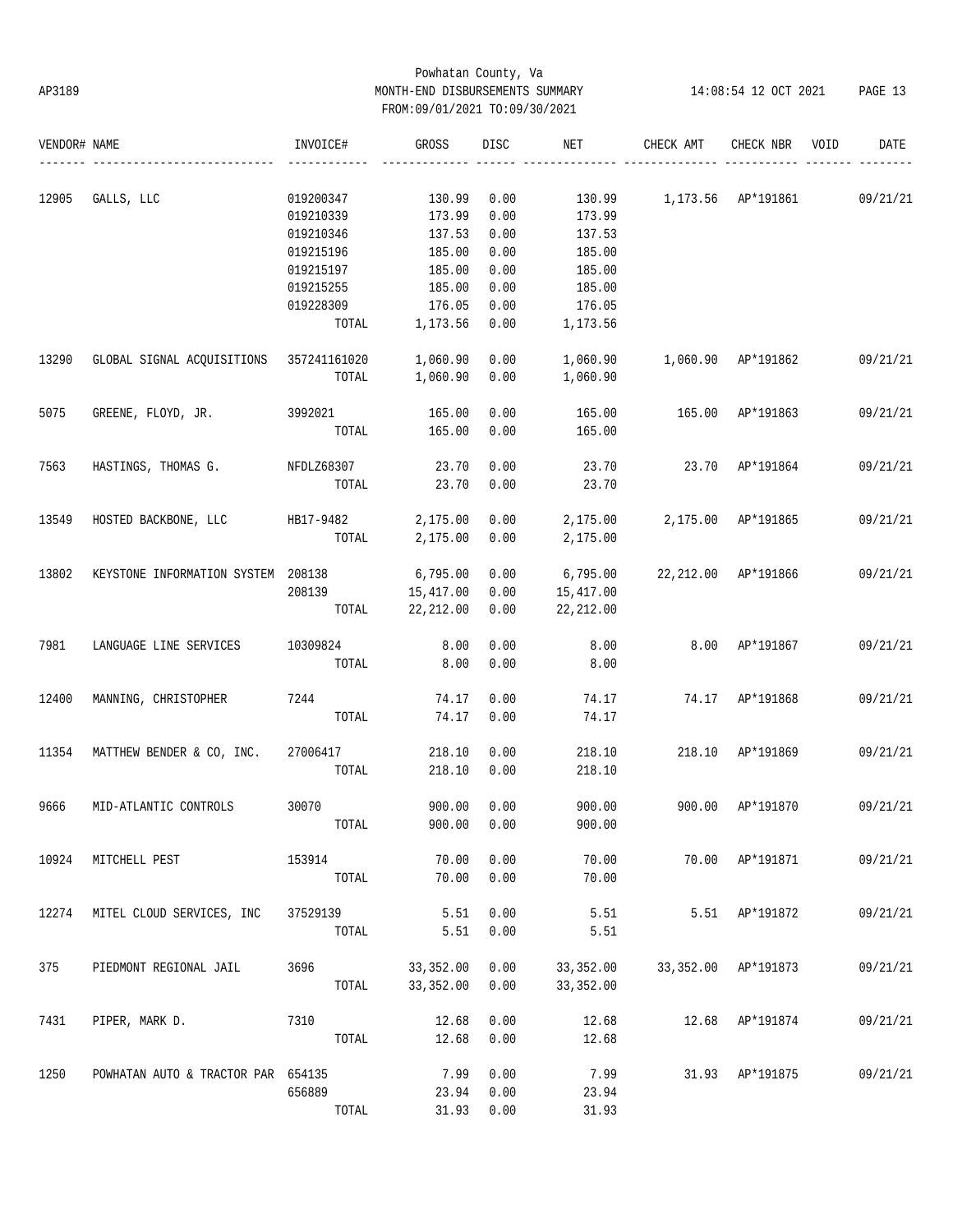### Powhatan County, Va AP3189 MONTH-END DISBURSEMENTS SUMMARY 14:08:54 12 OCT 2021 PAGE 14 FROM:09/01/2021 TO:09/30/2021

| VENDOR# NAME |                                        | INVOICE#            | GROSS          | DISC | NET      | CHECK AMT                                  | CHECK NBR          | VOID | DATE     |
|--------------|----------------------------------------|---------------------|----------------|------|----------|--------------------------------------------|--------------------|------|----------|
| 9612         | POWHATAN COLLISION AND GLAS 5910       |                     | 315.90         | 0.00 |          | 315.90 315.90 AP*191876                    |                    |      | 09/21/21 |
|              |                                        |                     | TOTAL 315.90   | 0.00 | 315.90   |                                            |                    |      |          |
| 13453        | QUADIENT FINANCE USA, INC. PPLN01001   |                     | 1,000.00       | 0.00 |          | 1,000.00   1,000.00   AP*191877   09/21/21 |                    |      |          |
|              |                                        | TOTAL               | 1,000.00       | 0.00 | 1,000.00 |                                            |                    |      |          |
| 620          | R.C. GOODWYN & SONS, INC               | 0974458 191.79      |                | 0.00 |          | 191.79   1,031.22   AP*191878   09/21/21   |                    |      |          |
|              |                                        | 0974848             | 37.57          | 0.00 | 37.57    |                                            |                    |      |          |
|              |                                        | 0974904             | 83.36          | 0.00 | 83.36    |                                            |                    |      |          |
|              |                                        | 0975016             | 27.96          | 0.00 | 27.96    |                                            |                    |      |          |
|              |                                        | 0975855             | 55.08          | 0.00 | 55.08    |                                            |                    |      |          |
|              |                                        | 0976012             | 36.09          | 0.00 | 36.09    |                                            |                    |      |          |
|              |                                        | 0977519             | 14.17          | 0.00 | 14.17    |                                            |                    |      |          |
|              |                                        | 0977572             | 585.20         | 0.00 | 585.20   |                                            |                    |      |          |
|              |                                        |                     | TOTAL 1,031.22 | 0.00 | 1,031.22 |                                            |                    |      |          |
| 9047         | RED WING SHOES                         | 15867               | 122.99         | 0.00 | 122.99   | 379.58 AP*191879 09/21/21                  |                    |      |          |
|              |                                        | 16981               | 106.59         | 0.00 | 106.59   |                                            |                    |      |          |
|              |                                        | 67738               | 150.00         | 0.00 | 150.00   |                                            |                    |      |          |
|              |                                        |                     | TOTAL 379.58   | 0.00 | 379.58   |                                            |                    |      |          |
| 12509        | RICHMOND SUBURBAN NEWS                 | 327219-AUGUS        | 274.25         | 0.00 |          | 274.25 274.25 AP*191880                    |                    |      | 09/21/21 |
|              |                                        | TOTAL               | 274.25         | 0.00 | 274.25   |                                            |                    |      |          |
| 7096         | SBA TOWERS, INC. 1N3054426210 2,060.02 |                     |                | 0.00 |          | 2,060.02 2,060.02 AP*191881                |                    |      | 09/21/21 |
|              |                                        |                     | TOTAL 2,060.02 | 0.00 | 2,060.02 |                                            |                    |      |          |
| 6594         | SOUTHSIDE ELECTRIC COOP                | 09102021            | 594.86         | 0.00 | 594.86   |                                            | 7,443.15 AP*191882 |      | 09/21/21 |
|              |                                        | 63504006-           | 515.66         | 0.00 | 515.66   |                                            |                    |      |          |
|              |                                        | 63504008-           | 391.10         | 0.00 | 391.10   |                                            |                    |      |          |
|              |                                        | 63504009-           | 3,573.13       | 0.00 | 3,573.13 |                                            |                    |      |          |
|              |                                        | 63504010-           | 67.46          | 0.00 | 67.46    |                                            |                    |      |          |
|              |                                        | 63504013-           | 528.96         | 0.00 | 528.96   |                                            |                    |      |          |
|              |                                        | SESEPTBILL 1,771.98 |                | 0.00 | 1,771.98 |                                            |                    |      |          |
|              |                                        |                     | TOTAL 7,443.15 | 0.00 | 7,443.15 |                                            |                    |      |          |
| 13682        | STAPLES BUSINESS CREDIT                | 7332663468-4        | 149.99         | 0.00 | 149.99   | 439.75                                     | AP*191883          |      | 09/21/21 |
|              |                                        | 7337834015-0        | 72.84          | 0.00 | 72.84    |                                            |                    |      |          |
|              |                                        | 7338207632-0        | 216.92         | 0.00 | 216.92   |                                            |                    |      |          |
|              |                                        | TOTAL               | 439.75         | 0.00 | 439.75   |                                            |                    |      |          |
| 8346         | SYCOM TECHNOLOGIES                     | AT66327             | 320.00         | 0.00 | 320.00   | 3,086.00                                   | AP*191884          |      | 09/21/21 |
|              |                                        | AT66670             | 2,766.00       | 0.00 | 2,766.00 |                                            |                    |      |          |
|              |                                        | TOTAL               | 3,086.00       | 0.00 | 3,086.00 |                                            |                    |      |          |
| 13684        | TAXING AUTHORITY CONSULTING 7292       |                     | 500.00         | 0.00 | 500.00   | 500.00                                     | AP*191885          |      | 09/21/21 |
|              |                                        | TOTAL               | 500.00         | 0.00 | 500.00   |                                            |                    |      |          |
| 6267         | TIMBERLAKE, II, JAMES B.               | 840-52300630        | 580.00         | 0.00 | 580.00   | 759.06                                     | AP*191886          |      | 09/21/21 |
|              |                                        | NONE                | 179.06         | 0.00 | 179.06   |                                            |                    |      |          |
|              |                                        | $\tt TOTAL$         | 759.06         | 0.00 | 759.06   |                                            |                    |      |          |
|              |                                        |                     |                |      |          |                                            |                    |      |          |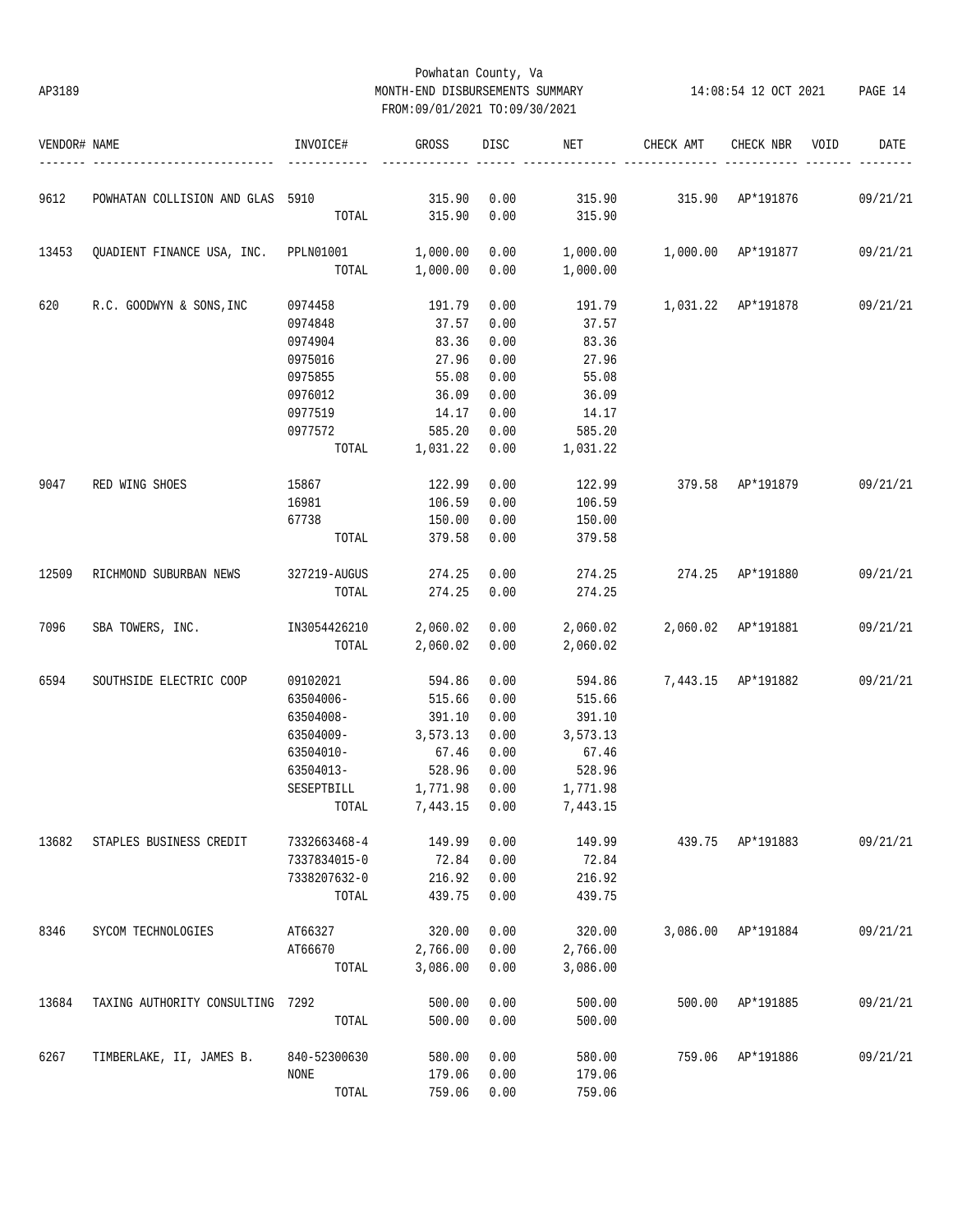### Powhatan County, Va AP3189 MONTH-END DISBURSEMENTS SUMMARY 14:08:54 12 OCT 2021 PAGE 15 FROM:09/01/2021 TO:09/30/2021

| VENDOR# NAME |                                     | INVOICE#                                                    | GROSS                                                        | DISC                                                 | NET                                                               | CHECK AMT                       | CHECK NBR VOID     | DATE     |
|--------------|-------------------------------------|-------------------------------------------------------------|--------------------------------------------------------------|------------------------------------------------------|-------------------------------------------------------------------|---------------------------------|--------------------|----------|
| 6419         | TREASURER, POWHATAN                 | -------------<br>09142021-192<br>TOTAL                      | 229.79 0.00<br>229.79                                        | 0.00                                                 | 229.79<br>229.79                                                  | 229.79 AP*191887                |                    | 09/21/21 |
| 11193        | VERIZON                             | 13574714AUG    1,769.50    0.00                             |                                                              |                                                      | 1,769.50    1,769.50    AP*191888<br>TOTAL 1,769.50 0.00 1,769.50 |                                 |                    | 09/21/21 |
| 13459        | VERIZON                             | 9887468751 6,542.56 0.00                                    |                                                              |                                                      | 6,542.56    6,542.56    AP*191889                                 |                                 |                    | 09/21/21 |
| 13639        | VERIZON                             | 878401797                                                   | 54.61 0.00                                                   |                                                      | TOTAL 6,542.56 0.00 6,542.56                                      | 54.61 113.41 AP*191890          |                    | 09/21/21 |
|              |                                     | VERIZON/FAXA<br>TOTAL                                       | 58.80<br>113.41 0.00                                         | 0.00                                                 | 58.80<br>113.41                                                   |                                 |                    |          |
| 11187        | VERIZON BUSINESS                    | 61339640<br>74868663<br>TOTAL                               | 64.29<br>56.65<br>120.94 0.00                                | 0.00<br>0.00                                         | 56.65<br>120.94                                                   | 64.29 120.94 AP*191891 09/21/21 |                    |          |
| 7173         | VIRGINIA SHERIFFS' 21VSA0914202     | TOTAL                                                       | 275.00<br>275.00                                             | 0.00<br>0.00                                         | 275.00<br>275.00                                                  | 275.00 AP*191892 09/21/21       |                    |          |
| 6302         | VITA - VIRGINIA INFORMATION T443338 | TOTAL                                                       | 306.12<br>306.12                                             | 0.00<br>0.00                                         | 306.12<br>306.12                                                  | 306.12 AP*191893                |                    | 09/21/21 |
| 8083         | WELDON COOPER CENTER FOR            | 49328<br>49331<br>49340<br>49341<br>49693<br>49695<br>TOTAL | 30.00<br>30.00<br>30.00<br>30.00<br>30.00<br>30.00<br>180.00 | 0.00<br>0.00<br>0.00<br>0.00<br>0.00<br>0.00<br>0.00 | 30.00<br>30.00<br>30.00<br>30.00<br>30.00<br>30.00<br>180.00      | 180.00 AP*191894 09/21/21       |                    |          |
| 11698        | WESTWOOD PHARMACY                   | 28854<br>TOTAL                                              | 210.16 0.00<br>210.16                                        | 0.00                                                 | 210.16<br>210.16                                                  | 210.16 AP*191895                |                    | 09/21/21 |
| 12800        | WHITEHEAD, KARL O. 0011             | TOTAL                                                       | 65.00<br>65.00                                               | 0.00<br>0.00                                         | 65.00<br>65.00                                                    | 65.00 AP*191896                 |                    | 09/21/21 |
| 12458        | WIMMER, WILLIE                      | 2091<br>2104<br>TOTAL                                       | 300.00<br>436.71<br>736.71                                   | 0.00<br>0.00<br>0.00                                 | 300.00<br>436.71<br>736.71                                        |                                 | 736.71 AP*191897   | 09/21/21 |
| 12063        | WINDSTREAM                          | 012272474AUG<br>TOTAL                                       | 727.16<br>727.16                                             | 0.00<br>0.00                                         | 727.16<br>727.16                                                  |                                 | 727.16 AP*191898   | 09/21/21 |
| 7755         | WITMER PUBLIC SAFETY                | 2141616<br>2153863<br>E2071507.001<br>E2096170<br>TOTAL     | 365.00<br>314.50<br>16.00<br>469.00<br>1,164.50              | 0.00<br>0.00<br>0.00<br>0.00<br>0.00                 | 365.00<br>314.50<br>16.00<br>469.00<br>1,164.50                   |                                 | 1,164.50 AP*191899 | 09/21/21 |
| 6175         | ADAMS OIL COMPANY, INC.             | 8304<br>TOTAL                                               | 16.39<br>16.39                                               | 0.00<br>0.00                                         | 16.39<br>16.39                                                    | 16.39                           | AP*191900          | 09/27/21 |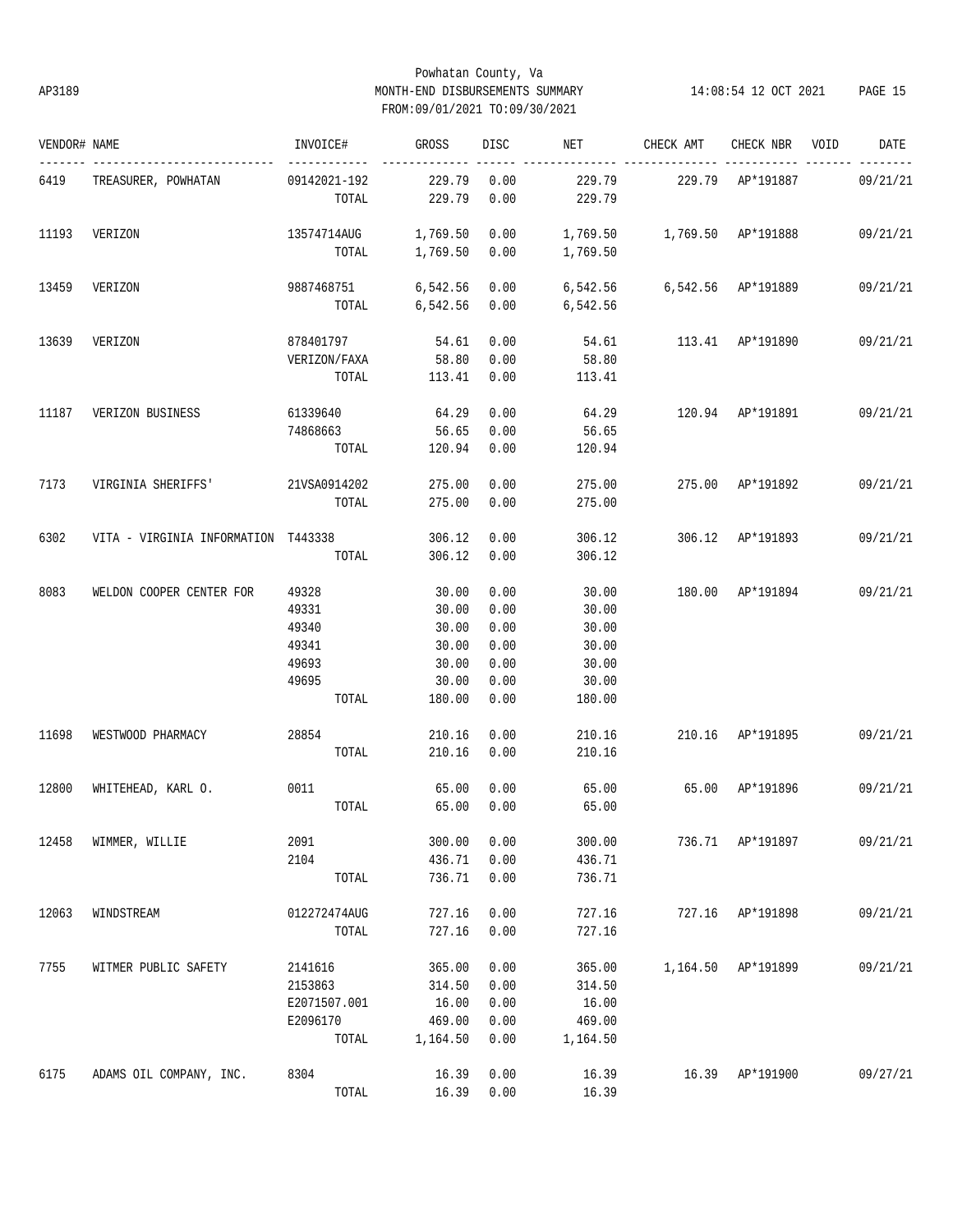### Powhatan County, Va AP3189 MONTH-END DISBURSEMENTS SUMMARY 14:08:54 12 OCT 2021 PAGE 16 FROM:09/01/2021 TO:09/30/2021

| VENDOR# NAME |                                        | INVOICE#     | GROSS    | DISC | NET      | CHECK AMT                | CHECK NBR          | VOID | DATE     |
|--------------|----------------------------------------|--------------|----------|------|----------|--------------------------|--------------------|------|----------|
| 9183         | AIR, WATER & SOIL LABORATOR V21004783. |              | 40.00    | 0.00 | 40.00    |                          | 130.30 AP*191901   |      | 09/27/21 |
|              |                                        | V21007000    | 90.30    | 0.00 | 90.30    |                          |                    |      |          |
|              |                                        | TOTAL        | 130.30   | 0.00 | 130.30   |                          |                    |      |          |
| 12849        | AQUA VIRGINIA                          | 153459705599 | 22.70    | 0.00 |          | 22.70 1,346.88 AP*191902 |                    |      | 09/27/21 |
|              |                                        | 153459705599 | 24.18    | 0.00 | 24.18    |                          |                    |      |          |
|              |                                        | 815747057462 | 75.35    | 0.00 | 75.35    |                          |                    |      |          |
|              |                                        | 816209057507 | 176.11   | 0.00 | 176.11   |                          |                    |      |          |
|              |                                        | 865383062083 | 176.83   | 0.00 | 176.83   |                          |                    |      |          |
|              |                                        | 865687110065 | 400.47   | 0.00 | 400.47   |                          |                    |      |          |
|              |                                        | 865687110065 | 122.15   | 0.00 | 122.15   |                          |                    |      |          |
|              |                                        | 865687140189 | 23.08    | 0.00 | 23.08    |                          |                    |      |          |
|              |                                        | 865867062188 | 16.81    | 0.00 | 16.81    |                          |                    |      |          |
|              |                                        | 866286062173 | 178.57   | 0.00 | 178.57   |                          |                    |      |          |
|              |                                        | 866337062178 | 20.18    | 0.00 | 20.18    |                          |                    |      |          |
|              |                                        | 866340062178 | 51.11    | 0.00 | 51.11    |                          |                    |      |          |
|              |                                        | AQUAVA.9.8.2 | 59.34    |      | 59.34    |                          |                    |      |          |
|              |                                        |              | 1,346.88 | 0.00 |          |                          |                    |      |          |
|              |                                        | TOTAL        |          | 0.00 | 1,346.88 |                          |                    |      |          |
| 8598         | AQUA VIRGINIA, INC. 000865687057       |              | 29.52    | 0.00 | 29.52    | 29.52                    | AP*191903          |      | 09/27/21 |
|              |                                        | TOTAL        | 29.52    | 0.00 | 29.52    |                          |                    |      |          |
| 11479        | ATLANTIC EMERGENCY SOLUTION 7635RIC    |              | 65.68    | 0.00 | 65.68    |                          | 65.68 AP*191904    |      | 09/27/21 |
|              |                                        | TOTAL        | 65.68    | 0.00 | 65.68    |                          |                    |      |          |
| 12956        | BALZER AND ASSOCIATES, INC. 55210041-3 |              | 12.77    | 0.00 | 12.77    | 12.77                    | AP*191905          |      | 09/27/21 |
|              |                                        | TOTAL        | 12.77    | 0.00 | 12.77    |                          |                    |      |          |
| 13328        | BLACKSTONE AUDIO, INC                  | 1243845      | 135.78   | 0.00 | 135.78   |                          | 197.67 AP*191906   |      | 09/27/21 |
|              |                                        | 1244796      | 61.89    | 0.00 | 61.89    |                          |                    |      |          |
|              |                                        | TOTAL        | 197.67   | 0.00 | 197.67   |                          |                    |      |          |
|              |                                        |              |          |      |          |                          |                    |      |          |
| 12049        | BLUE360 MEDIA                          | IN2107081621 | 380.12   | 0.00 | 380.12   | 950.30                   | AP*191907          |      | 09/27/21 |
|              |                                        | IN2107081622 | 570.18   | 0.00 | 570.18   |                          |                    |      |          |
|              |                                        | TOTAL        | 950.30   | 0.00 | 950.30   |                          |                    |      |          |
| 7296         | BOUND TREE MEDICAL, LLC                | 84083415     | 624.34   | 0.00 | 624.34   |                          | 2,064.94 AP*191908 |      | 09/27/21 |
|              |                                        | 84083416     | 701.01   | 0.00 | 701.01   |                          |                    |      |          |
|              |                                        | 84202482     | 366.64   | 0.00 | 366.64   |                          |                    |      |          |
|              |                                        | 84207028     | 216.99   | 0.00 | 216.99   |                          |                    |      |          |
|              |                                        | 84209003     | 155.96   | 0.00 | 155.96   |                          |                    |      |          |
|              |                                        | TOTAL        | 2,064.94 | 0.00 | 2,064.94 |                          |                    |      |          |
| 12356        | BROWN, GRETCHEN                        | REIM9.21.21  | 503.03   | 0.00 | 503.03   | 503.03                   | AP*191909          |      | 09/27/21 |
|              |                                        | TOTAL        | 503.03   | 0.00 | 503.03   |                          |                    |      |          |
| 11459        | CARTER, RAMONA                         | WATERJAMFALL | 371.42   | 0.00 | 371.42   | 371.42                   | AP*191910          |      | 09/27/21 |
|              |                                        | TOTAL        | 371.42   | 0.00 | 371.42   |                          |                    |      |          |
| 6965         | CINTAS CORPORATION                     | 4094614485.  | 113.08   | 0.00 | 113.08   | 307.03                   | AP*191911          |      | 09/27/21 |
|              |                                        | 4095202519   | 113.08   | 0.00 | 113.08   |                          |                    |      |          |
|              |                                        |              |          |      |          |                          |                    |      |          |
|              |                                        | 4095969077.  | 80.87    | 0.00 | 80.87    |                          |                    |      |          |
|              |                                        | TOTAL        | 307.03   | 0.00 | 307.03   |                          |                    |      |          |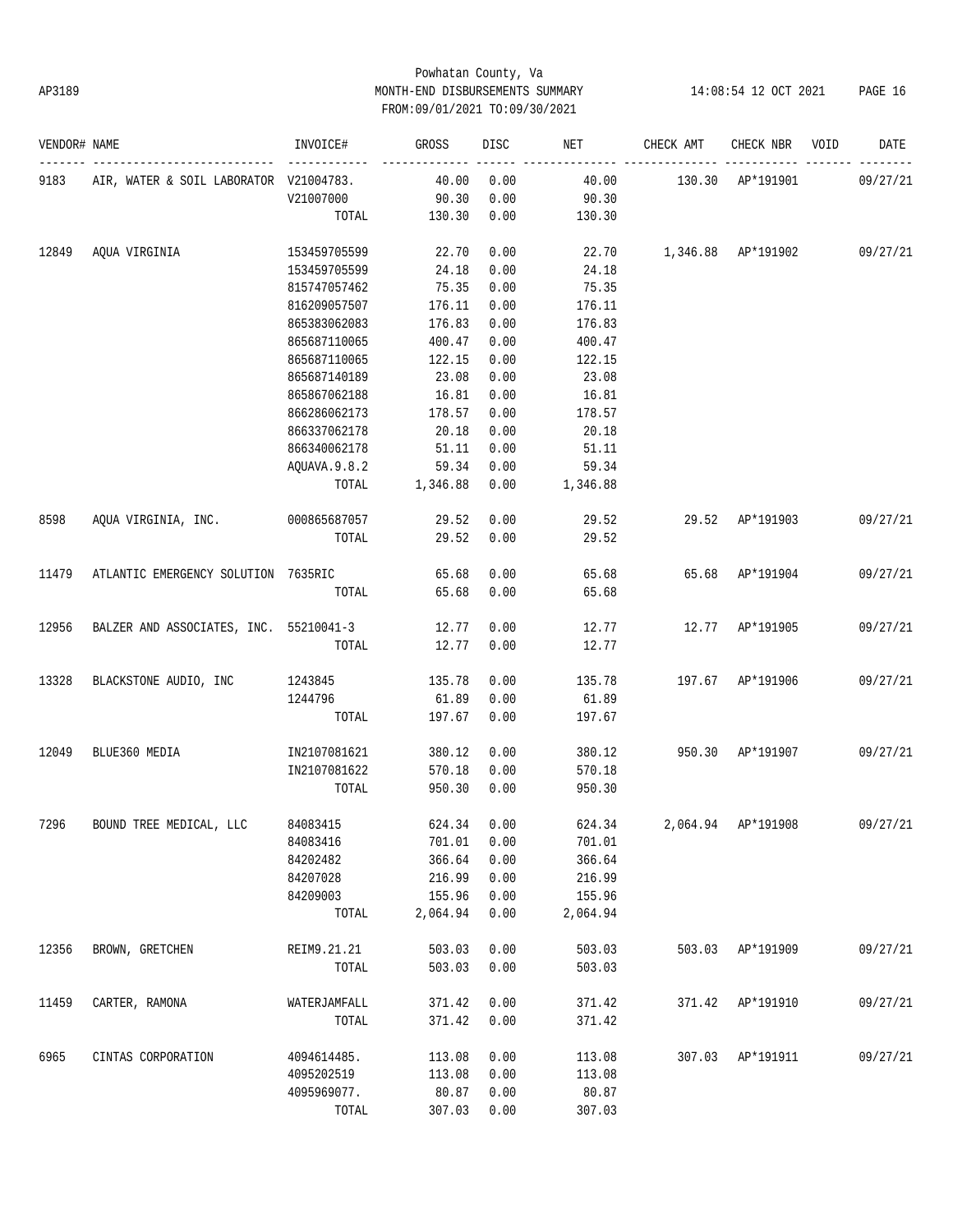### Powhatan County, Va AP3189 MONTH-END DISBURSEMENTS SUMMARY 14:08:54 12 OCT 2021 PAGE 17 FROM:09/01/2021 TO:09/30/2021

| VENDOR# NAME |                                        | INVOICE#     | GROSS     | DISC        | NET       | CHECK AMT                           | CHECK NBR          | VOID | DATE     |
|--------------|----------------------------------------|--------------|-----------|-------------|-----------|-------------------------------------|--------------------|------|----------|
|              | 11996 CLERK OF CIRCUIT COURT           | 600084610-79 | 200.00    | 0.00        | 200.00    |                                     | 200.00 AP*191912   |      | 09/27/21 |
|              |                                        | TOTAL        | 200.00    | 0.00        | 200.00    |                                     |                    |      |          |
| 12815        | DEHART, DANIEL JOEL                    | 0013         | 65.00     | 0.00        | 65.00     | 65.00 AP*191913                     |                    |      | 09/27/21 |
|              |                                        | TOTAL        | 65.00     | 0.00        | 65.00     |                                     |                    |      |          |
| 6240         | DIAMOND SPRINGS WATER, INC             | 0001762453   | 62.91     | 0.00        | 62.91     |                                     | 125.23 AP*191914   |      | 09/27/21 |
|              |                                        | 011342-09-21 | 62.32     | 0.00        | 62.32     |                                     |                    |      |          |
|              |                                        | TOTAL        | 125.23    | 0.00        | 125.23    |                                     |                    |      |          |
| 7147         | DRAPER ADEN ASSOCIATES, INC 2021080642 |              | 1,650.00  | 0.00        |           | 1,650.00    1,650.00    AP*191915   |                    |      | 09/27/21 |
|              |                                        | TOTAL        | 1,650.00  | 0.00        | 1,650.00  |                                     |                    |      |          |
| 6842         | EAGLE FIRE INC. IN00015253             |              | 1,337.41  | 0.00        |           |                                     |                    |      | 09/27/21 |
|              |                                        | TOTAL        | 1,337.41  | 0.00        | 1,337.41  |                                     |                    |      |          |
|              |                                        |              |           |             |           |                                     |                    |      |          |
| 8235         | ELECTION SERVICES ONLINE, L 2343       |              | 1,260.00  | 0.00        | 1,260.00  | 1,260.00 AP*191917                  |                    |      | 09/27/21 |
|              |                                        | TOTAL        | 1,260.00  | 0.00        | 1,260.00  |                                     |                    |      |          |
| 1500         | ELK HILL FARM INC.                     | RCLAY        | 5,995.02  | 0.00        | 5,995.02  |                                     | 5,995.02 AP*191918 |      | 09/27/21 |
|              |                                        | TOTAL        | 5,995.02  | 0.00        | 5,995.02  |                                     |                    |      |          |
| 9093         | FARMVILLE WHOLESALE                    | 722230       | 51.50     | 0.00        | 51.50     |                                     | 51.50 AP*191919    |      | 09/27/21 |
|              |                                        | TOTAL        | 51.50     | 0.00        | 51.50     |                                     |                    |      |          |
| 12905        | GALLS, LLC                             | 019249352    | 142.93    | 0.00        | 142.93    |                                     | 355.35 AP*191920   |      | 09/27/21 |
|              |                                        | 019254264    | 212.42    | 0.00        | 212.42    |                                     |                    |      |          |
|              |                                        | TOTAL        | 355.35    | 0.00        | 355.35    |                                     |                    |      |          |
| 8538         | GOODMAN, JOSEPHINE L. N/A              |              | 56.87     | 0.00        | 56.87     |                                     | 56.87 AP*191921    |      | 09/27/21 |
|              |                                        | TOTAL        | 56.87     | 0.00        | 56.87     |                                     |                    |      |          |
|              |                                        |              |           |             |           |                                     |                    |      |          |
| 12508        | HEALTH EQUITY INC                      | 1P5KAME      | 172.80    | 0.00        | 172.80    | 172.80 AP*191922                    |                    |      | 09/27/21 |
|              |                                        | TOTAL        | 172.80    | 0.00        | 172.80    |                                     |                    |      |          |
|              | 7752 ID NETWORKS, INC.                 | 278295       |           | 216.00 0.00 |           | 216.00  216.00  AP*191923  09/27/21 |                    |      |          |
|              |                                        | TOTAL        | 216.00    | 0.00        | 216.00    |                                     |                    |      |          |
| 13802        | KEYSTONE INFORMATION SYSTEM 208156     |              | 3,500.00  | 0.00        | 3,500.00  | 23,002.69                           | AP*191924          |      | 09/27/21 |
|              |                                        | 208157       | 630.00    | 0.00        | 630.00    |                                     |                    |      |          |
|              |                                        | 208158       | 2,800.00  | 0.00        | 2,800.00  |                                     |                    |      |          |
|              |                                        | 208159       | 8,500.00  | 0.00        | 8,500.00  |                                     |                    |      |          |
|              |                                        | 208160       | 2,200.00  | 0.00        | 2,200.00  |                                     |                    |      |          |
|              |                                        | 208168       | 4,443.30  | 0.00        | 4,443.30  |                                     |                    |      |          |
|              |                                        | 208169       | 929.39    | 0.00        | 929.39    |                                     |                    |      |          |
|              |                                        | TOTAL        | 23,002.69 | 0.00        | 23,002.69 |                                     |                    |      |          |
| 13527        | L3HARRIS TECHNOLOGIES, INC.            | 93374363     | 74,900.00 | 0.00        | 74,900.00 | 75,625.83                           | AP*191925          |      | 09/27/21 |
|              |                                        | 93374534     | 725.83    | 0.00        | 725.83    |                                     |                    |      |          |
|              |                                        | TOTAL        | 75,625.83 | 0.00        | 75,625.83 |                                     |                    |      |          |
|              |                                        |              |           |             |           |                                     |                    |      |          |
| 6629         | LANDSCAPE SUPPLY, INC.                 | 0844454-IN   | 920.00    | 0.00        | 920.00    | 920.00                              | AP*191926          |      | 09/27/21 |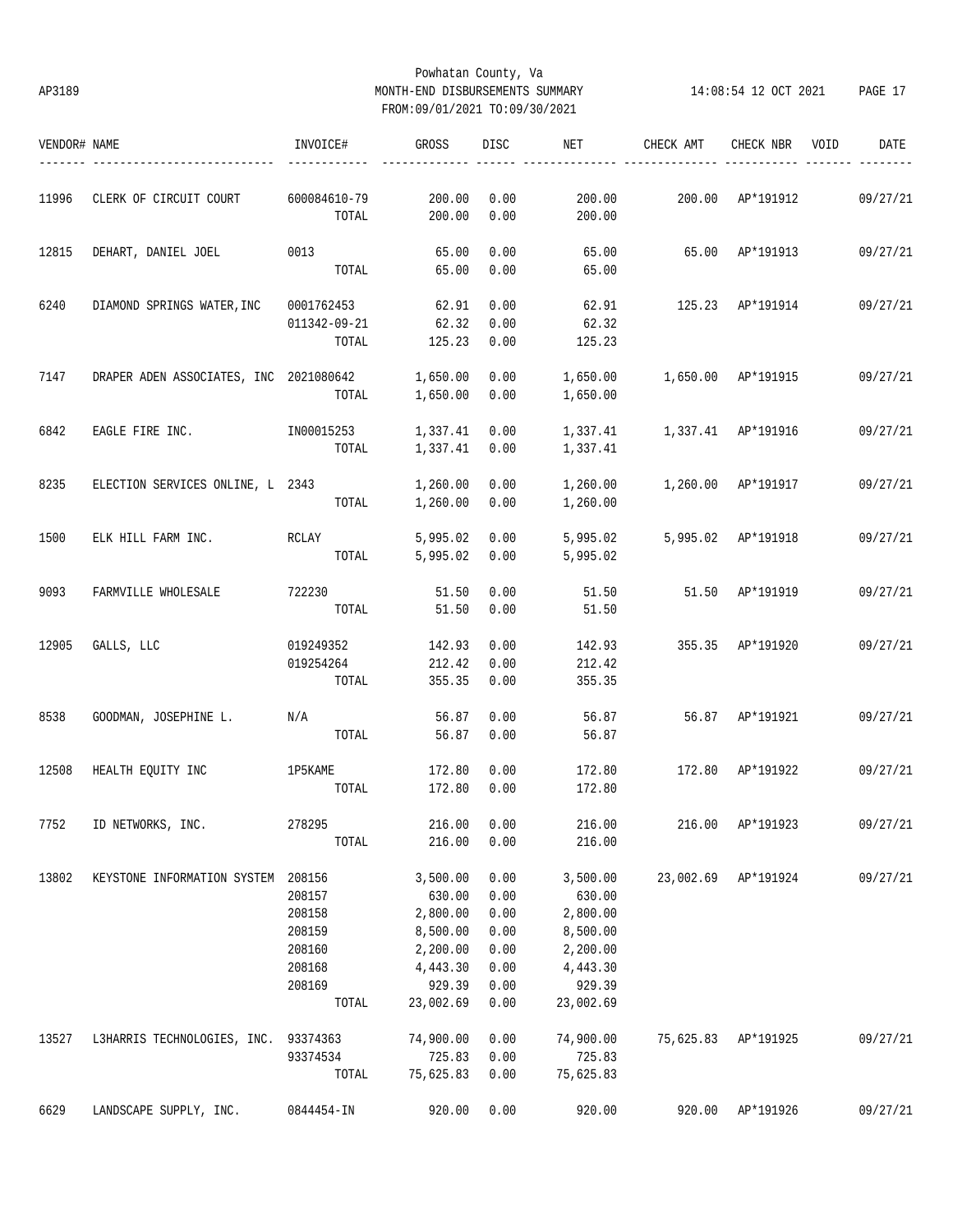### Powhatan County, Va AP3189 MONTH-END DISBURSEMENTS SUMMARY 14:08:54 12 OCT 2021 PAGE 18 FROM:09/01/2021 TO:09/30/2021

| VENDOR# NAME |                                          | INVOICE#        | GROSS            | DISC         | NET              | CHECK AMT | CHECK NBR           | VOID | DATE     |
|--------------|------------------------------------------|-----------------|------------------|--------------|------------------|-----------|---------------------|------|----------|
|              |                                          | TOTAL           | 920.00           | 0.00         | 920.00           |           |                     |      |          |
| 4658         | LLOYD, JAYNE                             | 125000202486    | 40.12            | 0.00         | 40.12            |           | 40.12 AP*191927     |      | 09/27/21 |
|              |                                          | TOTAL           | 40.12            | 0.00         | 40.12            |           |                     |      |          |
| 13176        | MIDWEST TAPE, LLC                        | 500981237       | 22.49            | 0.00         | 22.49            | 49.47     | AP*191928           |      | 09/27/21 |
|              |                                          | 500992806       | 22.49            | 0.00         | 22.49            |           |                     |      |          |
|              |                                          | 501015266       | 4.49             | 0.00         | 4.49             |           |                     |      |          |
|              |                                          | TOTAL           | 49.47            | 0.00         | 49.47            |           |                     |      |          |
| 4708         | PAIGE HYLTON                             | 001             | 100.00           | 0.00         | 100.00           | 100.00    | AP*191929           |      | 09/27/21 |
|              |                                          | TOTAL           | 100.00           | 0.00         | 100.00           |           |                     |      |          |
| 9153         | PITNEY BOWES GLOBAL                      | 3314121350      | 150.00           | 0.00         | 150.00           | 150.00    | AP*191930           |      | 09/27/21 |
|              |                                          | TOTAL           | 150.00           | 0.00         | 150.00           |           |                     |      |          |
| 6928         | POWHATAN COUNTY DEPT. OF SO MOBILITYMATT |                 | 3,000.00         | 0.00         | 3,000.00         |           | 3,000.00 AP*191931  |      | 09/27/21 |
|              |                                          | TOTAL           | 3,000.00         | 0.00         | 3,000.00         |           |                     |      |          |
| 12064        | POWHATAN COUNTY TREASURER                | PCPU.9.14.21    | 138.48           | 0.00         | 138.48           | 138.48    | AP*191932           |      | 09/27/21 |
|              |                                          | TOTAL           | 138.48           | 0.00         | 138.48           |           |                     |      |          |
|              |                                          |                 |                  |              |                  |           |                     |      |          |
| 7314         | POWHATAN OVERHEAD DOORS, IN 10633        |                 | 450.00           | 0.00         | 450.00           | 450.00    | AP*191933           |      | 09/27/21 |
|              |                                          | TOTAL           | 450.00           | 0.00         | 450.00           |           |                     |      |          |
| 13453        | QUADIENT FINANCE USA, INC. N9041259      |                 | 470.61           | 0.00         | 470.61           |           | 470.61 AP*191934    |      | 09/27/21 |
|              |                                          | TOTAL           | 470.61           | 0.00         | 470.61           |           |                     |      |          |
| 620          | R.C. GOODWYN & SONS, INC                 | 0976987         | 7.99             | 0.00         | 7.99             |           | 19.37 AP*191935     |      | 09/27/21 |
|              |                                          | 0977558         | 11.38            | 0.00         | 11.38            |           |                     |      |          |
|              |                                          | TOTAL           | 19.37            | 0.00         | 19.37            |           |                     |      |          |
| 13979        | READ'S UNIFORMS, LLC                     | 87074-99        | 87.88            | 0.00         | 87.88            | 87.88     | AP*191936           |      | 09/27/21 |
|              |                                          | TOTAL           | 87.88            | 0.00         | 87.88            |           |                     |      |          |
| 6579         | RICHMOND ALARM                           | 555813          | 260.00           | 0.00         | 260.00           | 260.00    | AP*191937           |      | 09/27/21 |
|              |                                          | TOTAL           | 260.00           | 0.00         | 260.00           |           |                     |      |          |
|              |                                          |                 |                  |              |                  |           |                     |      |          |
| 10282        | SCHUBERT, CHARLA                         | VGFOAFALLCON    | 163.58           | 0.00         | 163.58           |           | 163.58 AP*191938    |      | 09/27/21 |
|              |                                          | TOTAL           | 163.58           | 0.00         | 163.58           |           |                     |      |          |
| 7750         | SHEEHY FORD AUTO STORES                  | 1327            | 34,656.80        | 0.00         | 34,656.80        |           | 34,656.80 AP*191939 |      | 09/27/21 |
|              |                                          | TOTAL           | 34,656.80        | 0.00         | 34,656.80        |           |                     |      |          |
| 1320         | SOUTHERN POLICE                          | 205425          | 920.00           | 0.00         | 920.00           | 920.00    | AP*191940           |      | 09/27/21 |
|              |                                          | TOTAL           | 920.00           | 0.00         | 920.00           |           |                     |      |          |
| 1940         | STANDBY SYSTEMS, INC.                    | 09211384        | 91.35            | 0.00         | 91.35            |           | 251.35 AP*191941    |      | 09/27/21 |
|              |                                          | 09211385        | 160.00           | 0.00         | 160.00           |           |                     |      |          |
|              |                                          | TOTAL           | 251.35           | 0.00         | 251.35           |           |                     |      |          |
|              |                                          |                 |                  |              |                  |           |                     |      |          |
| 9520         | STONE'S OFFICE EQUIPMENT                 | 150151<br>TOTAL | 500.11<br>500.11 | 0.00<br>0.00 | 500.11<br>500.11 |           | 500.11 AP*191942    |      | 09/27/21 |
|              |                                          |                 |                  |              |                  |           |                     |      |          |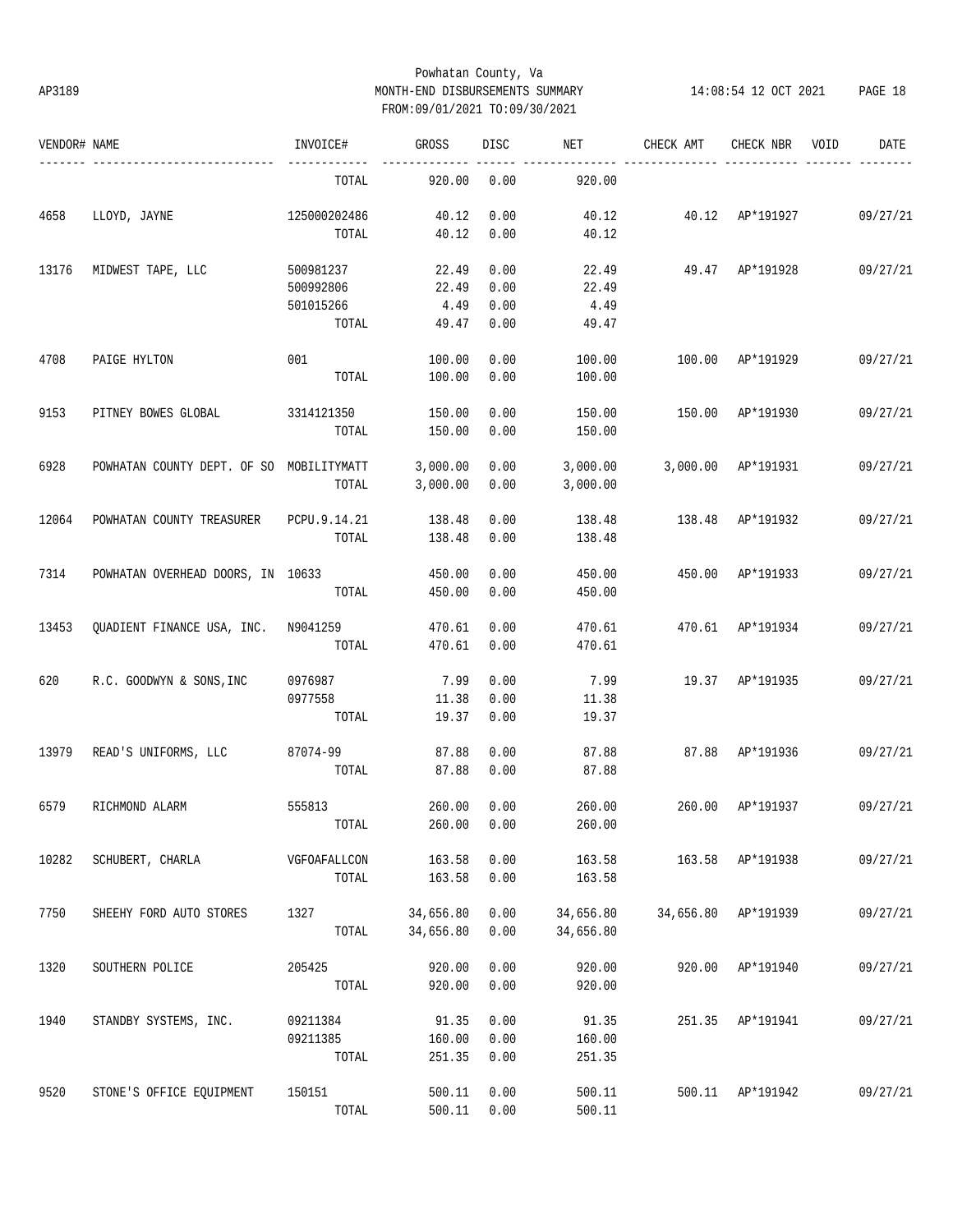### Powhatan County, Va AP3189 MONTH-END DISBURSEMENTS SUMMARY 14:08:54 12 OCT 2021 PAGE 19 FROM:09/01/2021 TO:09/30/2021

| VENDOR# NAME |                                                         | INVOICE#          | GROSS          | DISC | NET                                           | CHECK AMT                       | CHECK NBR           | VOID<br>DATE |
|--------------|---------------------------------------------------------|-------------------|----------------|------|-----------------------------------------------|---------------------------------|---------------------|--------------|
| 7207         | SUBCARRIER COMMUNICATIONS                               | 77194             | 21,349.32 0.00 |      |                                               | 21,349.32 21,349.32 AP*191943   |                     | 09/27/21     |
|              |                                                         |                   |                |      | TOTAL 21,349.32 0.00 21,349.32                |                                 |                     |              |
| 13107        | T-MOBILE                                                | T-MOBILE.SEP      | 358.12         | 0.00 | 358.12                                        | 358.12 AP*191944                |                     | 09/27/21     |
|              |                                                         | TOTAL             | 358.12         | 0.00 | 358.12                                        |                                 |                     |              |
| 11188        | TECH FIRE & SAFETY                                      | 1854              | 933.00         | 0.00 | 933.00                                        | 933.00 AP*191945                |                     | 09/27/21     |
|              |                                                         | TOTAL             | 933.00         | 0.00 | 933.00                                        |                                 |                     |              |
| 13639        | VERIZON                                                 | VERIZON/FAX.      | 58.94          | 0.00 | 58.94                                         |                                 | 58.94 AP*191946     | 09/27/21     |
|              |                                                         | TOTAL             | 58.94          | 0.00 | 58.94                                         |                                 |                     |              |
| 11181        | WELLS FARGO FINANCIAL                                   | 5016705056        | 87.86          | 0.00 | 87.86                                         | 87.86 AP*191947                 |                     | 09/27/21     |
|              |                                                         | TOTAL             | 87.86          | 0.00 | 87.86                                         |                                 |                     |              |
| 12458        | WIMMER, WILLIE                                          | 2112              | 576.90         | 0.00 | 576.90                                        |                                 | 576.90 AP*191948    | 09/27/21     |
|              |                                                         | TOTAL             | 576.90         | 0.00 | 576.90                                        |                                 |                     |              |
| 7755         | WITMER PUBLIC SAFETY E2055584                           |                   | 45.63          | 0.00 | 45.63                                         | 45.63 AP*191949                 |                     | 09/27/21     |
|              |                                                         | TOTAL             | 45.63          | 0.00 | 45.63                                         |                                 |                     |              |
| 12275        | ANTHEM HEALTH PLANS OF VIRG 888843458586 28,649.46 0.00 |                   |                |      | 28,649.46                                     |                                 | 28,649.46 AP*191967 | 09/29/21     |
|              |                                                         | TOTAL             | 28,649.46 0.00 |      | 28,649.46                                     |                                 |                     |              |
| 11348        | BARDEN, EMMA                                            | 10032021-2 335.50 |                | 0.00 | 335.50                                        | 335.50 AP*191968                |                     | 09/29/21     |
|              |                                                         | TOTAL             | 335.50         | 0.00 | 335.50                                        |                                 |                     |              |
| 9991         | BMS DIRECT                                              | 153483            | 284.36         | 0.00 | 284.36                                        | 284.36 AP*191969                |                     | 09/29/21     |
|              |                                                         | TOTAL             | 284.36         | 0.00 | 284.36                                        |                                 |                     |              |
| 11418        | COTTONE, MELISSA                                        | $\mathbf 0$       | 114.09         | 0.00 | 114.09                                        | 114.09 AP*191970                |                     | 09/29/21     |
|              |                                                         | TOTAL             | 114.09         | 0.00 | 114.09                                        |                                 |                     |              |
| 4711         | <b>EDC</b>                                              | 8944819AUG        |                |      | 1,194.16  0.00  1,194.16  1,194.16  AP*191971 |                                 |                     | 09/29/21     |
|              |                                                         | TOTAL             | 1,194.16 0.00  |      | 1,194.16                                      |                                 |                     |              |
| 6763         | GREENBERG AND ASSOCIATES, L 2450                        |                   | 350.00         | 0.00 | 350.00                                        |                                 | 350.00 AP*191972    | 09/29/21     |
|              |                                                         | TOTAL             | 350.00         | 0.00 | 350.00                                        |                                 |                     |              |
| 157          | KORMAN SIGNS, INC.                                      | 357067            | 926.42         | 0.00 | 926.42                                        |                                 | 926.42 AP*191973    | 09/29/21     |
|              |                                                         | TOTAL             | 926.42         | 0.00 | 926.42                                        |                                 |                     |              |
| 160          | LLEWELLYN'S TOWING & REPAIR 8944819JUN                  |                   | 1,284.01       | 0.00 |                                               | 1,284.01   1,284.01   AP*191974 |                     | 09/29/21     |
|              |                                                         | TOTAL             | 1,284.01       | 0.00 | 1,284.01                                      |                                 |                     |              |
| 11840        | MCI COMM SERVICE                                        | 2DG98147AUGU      | 38.22          | 0.00 | 38.22                                         |                                 | 38.22 AP*191975     | 09/29/21     |
|              |                                                         | TOTAL             | 38.22          | 0.00 | 38.22                                         |                                 |                     |              |
| 12274        | MITEL CLOUD SERVICES, INC                               | 37529139_1        | 33.06          | 0.00 | 33.06                                         |                                 | 33.06 AP*191976     | 09/29/21     |
|              |                                                         | TOTAL             | 33.06          | 0.00 | 33.06                                         |                                 |                     |              |
| 12955        | POWHATAN COUNTY PUBLIC SCHO AUG-151                     |                   | 21,344.24      | 0.00 | 21,344.24                                     |                                 | 21,344.24 AP*191977 | 09/29/21     |